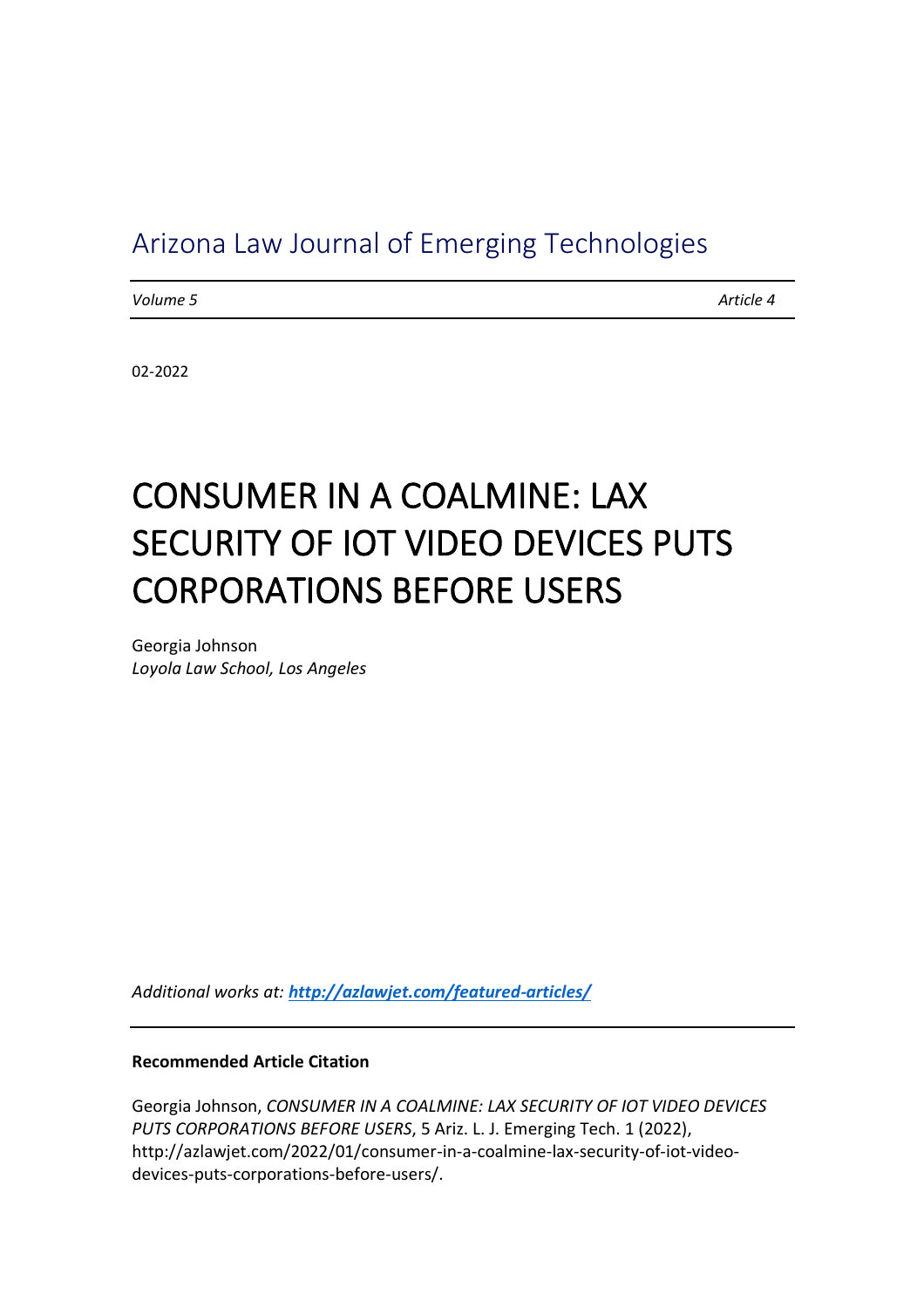**2021-2022 [https://azlawjet.com](https://azlawjet.com/) Vol. 5, Art. 4**

# Arizona Law Journal of Emerging Technologies

#### **CONSUMER IN A COALMINE: LAX SECURITY OF IOT VIDEO DEVICES PUTS CORPORATIONS BEFORE USERS**

*Georgia Johnson, JD Candidate*

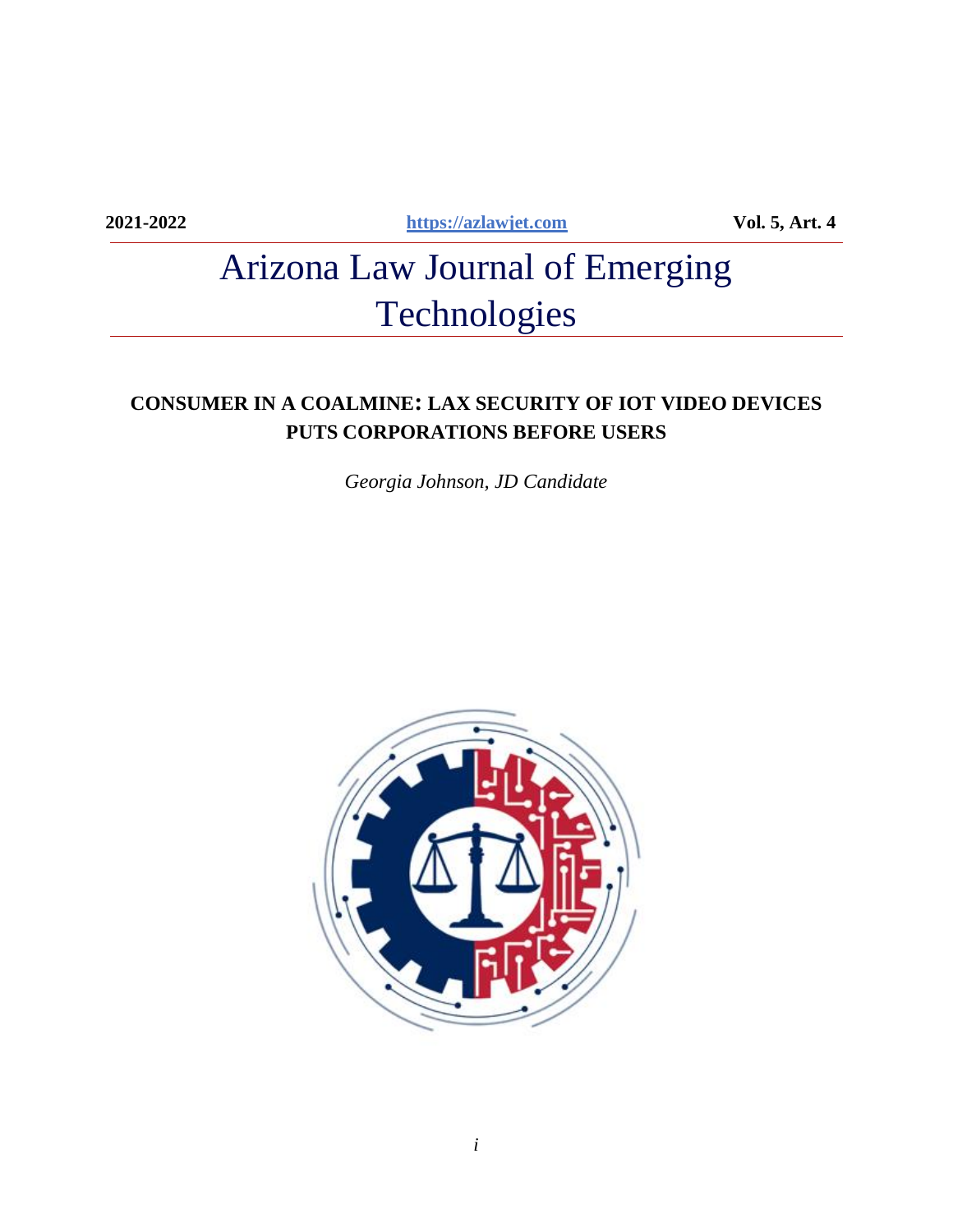#### ARIZONA LAW JOURNAL OF EMERGING TECHNOLOGY

# **Table of Contents**

|                                                                    | $\prime$       |
|--------------------------------------------------------------------|----------------|
|                                                                    | $\overline{2}$ |
| a. The Rise of CCTV Analog Video Cameras                           | $\mathfrak{Z}$ |
| b. The Invention of Internet-Reliant Video Devices                 | 4              |
| <b>III. Modern Home Monitoring: Ring &amp; Other IoT Devices</b>   | 4              |
| a. IoT & Today's Video Security Technology                         | 5              |
| <b>b. Consumer Advantages of IoT Video Devices</b>                 | 6              |
|                                                                    | 7              |
| a. Recent Incidents of Video Device Hacking                        | 7              |
| b. How Many Hacks Happen: Credential Stuffing Campaigns            | 9              |
| c. Big Tech's Defenses: Hoax v. Hack                               | 10             |
| d. The Persisting Security Problems of IoT Video Devices           | 12             |
| e. A Breach's Impact on the Smart Home Assemblage                  | 12             |
|                                                                    | 13             |
| a. The European IoT Standard                                       | 14             |
| b. On a Local Level: California IoT Law                            | 14             |
| c. Leading Measures in the Industry                                | 16             |
| <b>VI. FTC &amp; FCC Recommendations</b>                           | 16             |
| a. FTC Response                                                    | 16             |
| <b>b. FCC Response</b>                                             | 17             |
| VII. Proposed Mandatory Safeguards: Unfair Practices & Federal Law | 17             |
| a. Protecting the Consumer: The Deceptive Defenses of Big Tech     | 18             |
| b. The Need for a Federal IoT Law Specific to Sensitive Devices    | 19             |
|                                                                    | 21             |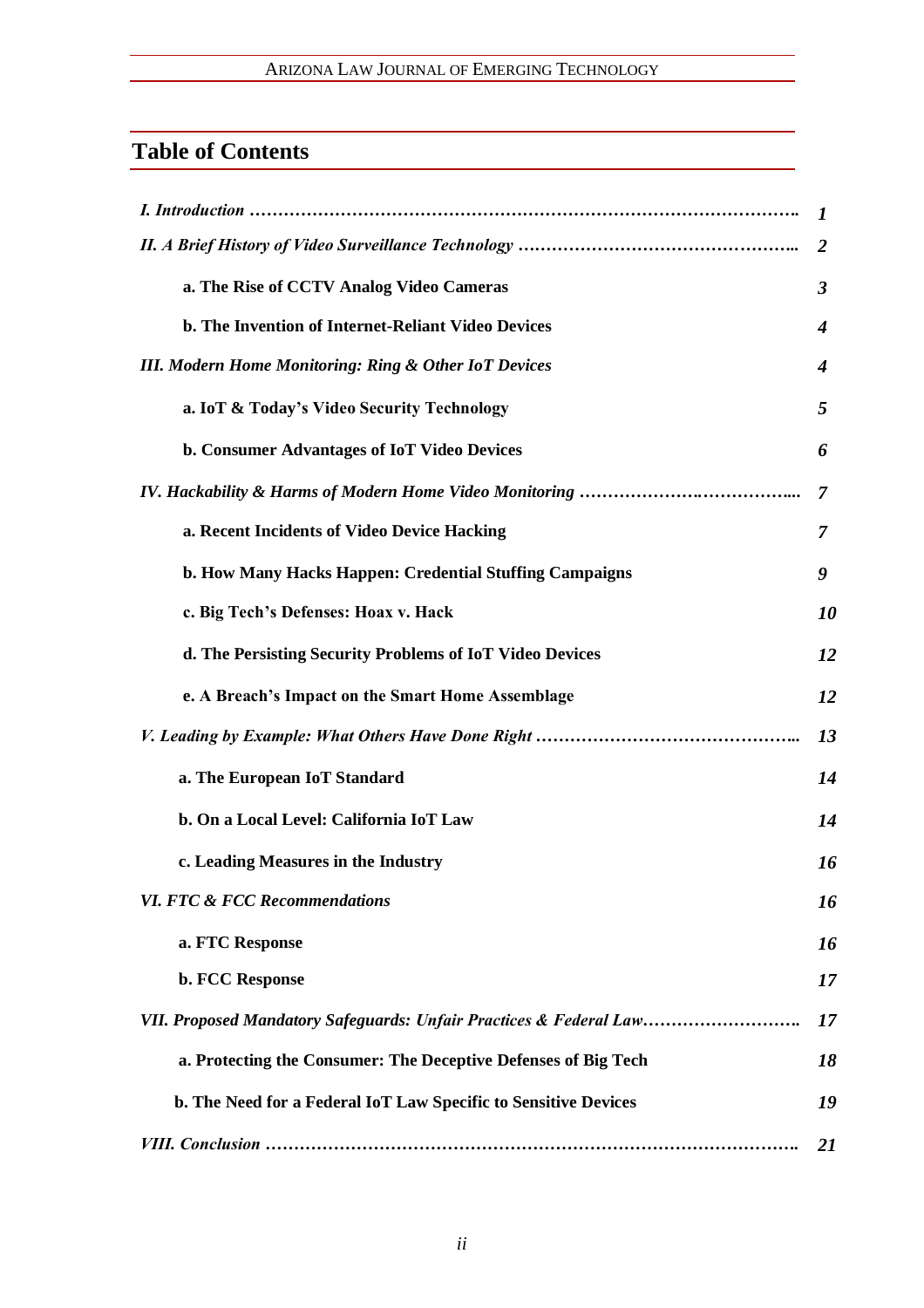# **CONSUMER IN A COALMINE: LAX SECURITY OF IOT VIDEO DEVICES PUTS CORPORATIONS BEFORE USERS**

Georgia Johnson\*

#### **I. Introduction**

The belief that a man's home is his castle is one of the oldest principles of both American law and society.<sup>1</sup> Rooted in 17<sup>th</sup> century England, this theory protects a man's right to do as he pleases in his home and regards the home as a sacred place away from prying eyes. For centuries, the home has been subject to the utmost ethical, legal, and societal protections that predate the U.S. Constitution.<sup>2</sup> Today, such regard for privacy is reflected in the Fourth Amendment.<sup>3</sup> Yet, because of rapid advancements in technology, a man's "castle" is increasingly vulnerable to unwanted intrusions.<sup>4</sup>

Today, hackers around the world attempt to penetrate man's proverbial castle, and many of them succeed. The rise of in-home, internet-connected devices presents a unique opportunity for hackers to view the inner workings of the home from anywhere in the world.<sup>5</sup> The general lack of security around such technologies has jeopardized the sanctity of the home—particularly with video camera devices that literally "see" into the home itself. There is a massive underground cybermarket (particularly in China) for hacked

<sup>\*</sup> Georgia Johnson is a candidate for Juris Doctor at Loyola Law School, Los Angeles. The author would like to thank Cole Varner for his insight and input throughout the many stages of this piece. She is also grateful for Professor John Nockleby of Loyola Law School, Los Angeles for his guidance. Lastly, the author would also like to mention the staff and editorial board of the Arizona Law Journal of Emerging Technologies for their meticulous edits and invaluable input.

<sup>&</sup>lt;sup>1</sup> Jonathan L. Hafetz, "A Man's Home is His Castle?": Reflections on the Home, the Family, and Privacy *During the Late Nineteenth and Early Twentieth Centuries*, 8 WM. & MARY J. WOMEN & L. 175, 175-76 (2002).

<sup>2</sup> *Entick v. Carrington* (1765), 95 Eng. Rep. 807, 817; *Collins v. Virginia*, 138 S. Ct. 1663, 1670 (2018); U.S. CONST. amend. IV, § 2.

<sup>3</sup> *See generally United States v. Jones*, 565 U.S. 460 (2012) and *Kyllo v. United States*, 533 U.S. 27 (2001). The Fourth Amendment considers a man's home as a "first among equals" and protects his right to retreat into the private space of his home. The U.S. Supreme Court has recognized non-physical government monitoring, namely infrared surveillance and GPS tracking, as invasions of personal privacy. *Florida v. Jardines,* 569 U.S. 1, 6 (2013).

<sup>4</sup> Such access has a special impact when compared to the scope of Fourth Amendment protections, particularly since many IoT companies cooperate with law enforcement agencies and turn over home video footage without the permission of the user. For example, Ring has partnered with hundreds of police departments under a "neighborhood watch" system where officials can request footage unless the user specifies otherwise, though officers do not receive live footage access. Drew Harwell, *Doorbellcamera Firm Ring has Partnered with 400 Police Forces, Extending Surveillance Concerns*, WASH.POST (Aug. 28, 2019, 3:53 PM)**,** https://www.washingtonpost.com/technology/2019/08/28/doorbell-camerafirm-ring-has-partnered-with-police-forces-extending-surveillance-reach.

<sup>5</sup> *See infra* part III.A, at 7-8 (defining IoT and its impact on in-home video surveillance).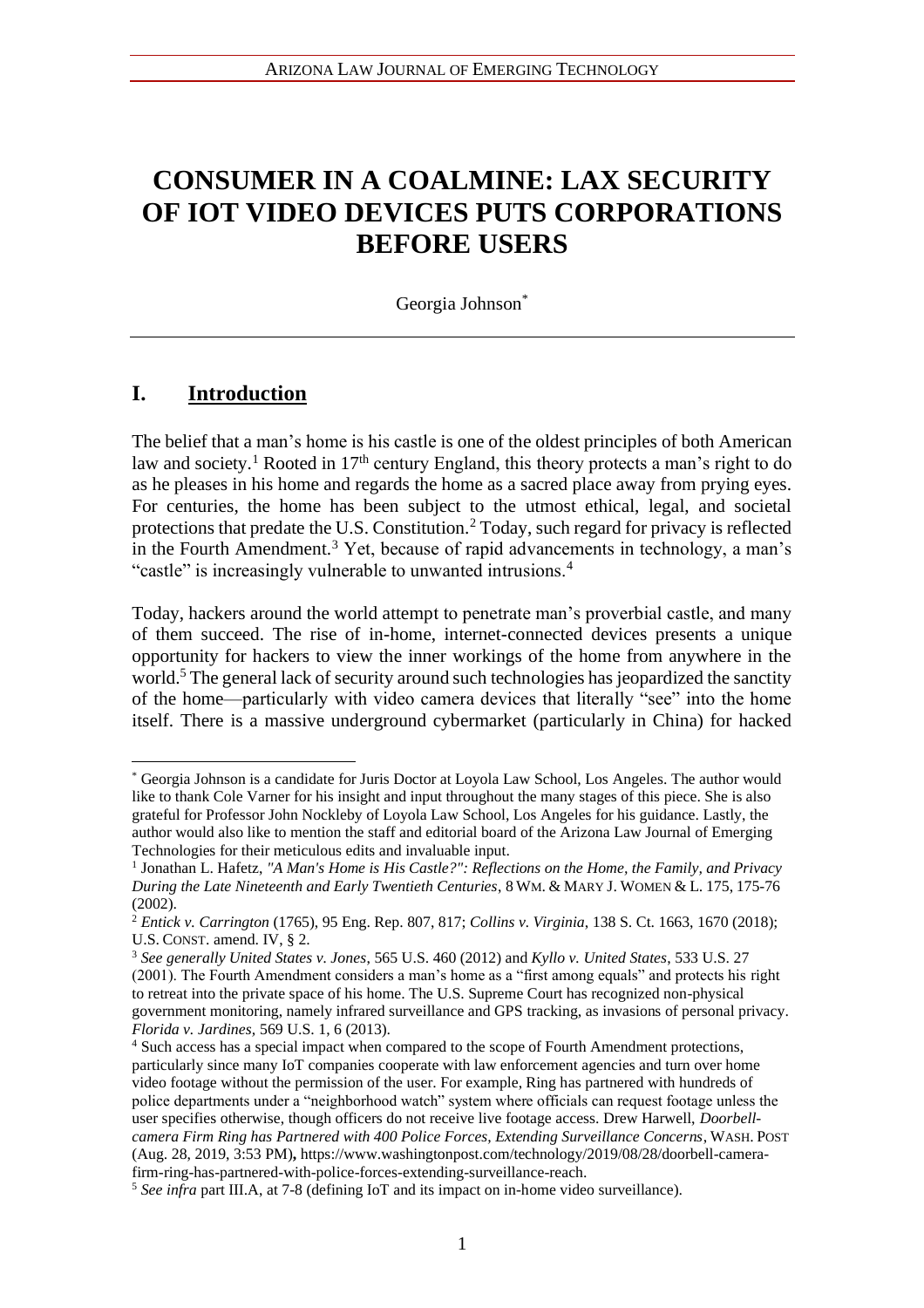home video footage.<sup>6</sup> As a result, hackers have targeted and infiltrated video streams around the world and even gone so far as to use the compromised devices to harass families for their own entertainment.<sup>7</sup>

Many of the home video surveillance cameras of today are reliant on the "Internet of Things" (IoT).<sup>8</sup> The IoT is a system of interconnected devices that are linked to the cloud.<sup>9</sup> Examples of well-known IoT devices of today include voice assistants like the Amazon Alexa, robot vacuums, and smart thermostats.<sup>10</sup> As the technology of IoT video devices has rapidly developed, sufficient security measures have lagged. Security standards for such devices have gone unregulated and unchecked, since there is no government oversight to mandate foundational security measures for consumer devices.<sup>11</sup> The intersection of high demand for these videos and unregulated security measures is a perfect storm, and Ring is the best example. Ring is facing a class action lawsuit for allegedly failing to properly protect its users' information when hackers compromised home video streams and threatened families across the U.S.<sup>12</sup> Ring has responded to such incidents by shifting the blame to its consumers while quietly implementing increased security measures.<sup>13</sup>

Ring's example sets the precedent that the consumers are a canary in a coal mine—if there are security breaches, the consumer will ultimately suffer the consequences. This is unacceptable, particularly for sensitive devices like home video systems. This paper discusses several recent incidents of video device hacking and the harms that result from the security vulnerabilities of such devices. It begins by examining the origins of in-home video surveillance, the home-video surveillance device options today, and the advantages of modern home video devices. It then turns to the hackability and harms that may result when device security systems are easily breached and what can be done to secure these particularly sensitive devices to prevent future harms.

## **II. A Brief History of Video Surveillance Technology**

Because of their high resolution, today's video cameras are nearly all Internet Protocol ("IP") cameras that send and receive images via the internet.<sup>14</sup> But video surveillance and security systems do not necessarily require an internet connection to function.<sup>15</sup> Indeed,

<sup>6</sup> Mandy Zuo, *Hackers are stealing videos from private security cameras and selling them as home video tapes*, SOUTH CHINA MORNING POST (March 31, 2021), https://www.scmp.com/news/people-

culture/article/3127659/hackers-are-stealing-videos-private-security-cameras-and.

<sup>7</sup> *See infra* Part IV.A.

<sup>8</sup> Peter Chiang, *How the Internet of Things is reshaping video surveillance*, SECURITY EMAGAZINE (Sept. 28, 2021), https://www.securitymagazine.com/articles/96164-how-the-internet-of-things-is-reshapingvideo-surveillance.

<sup>9</sup> Erika Rawes, *What exactly is the Internet of Things?*, DIGITALTRENDS (Jan. 28, 2020),

https://www.digitaltrends.com/home/what-is-the-internet-of-things.

 $10 \, Id.$ 

<sup>&</sup>lt;sup>11</sup> Charlotte A. Tschider, *Regulating the Internet of Things; Discrimination, Privacy, and Cybersecurity in the Artificial Intelligence Age*, 96 DENV. U. L. REV. 87, 142 (2018).

<sup>12</sup> *See Orange v. Ring LLC,* No. 2:19-cv-10899 (C.D. Cal. Dec. 26, 2019).

<sup>13</sup> *See infra* Part IV.C.

<sup>14</sup> *See generally* U.S. Dep't of Homeland Sec., *CCTV Technology Handbook* (July 2013), https://www.dhs.gov/sites/default/files/publications/CCTV-Tech-HBK\_0713-508.pdf (explaining IP camera connectivity, remote access, and installation). <sup>15</sup> *Id.* at 5.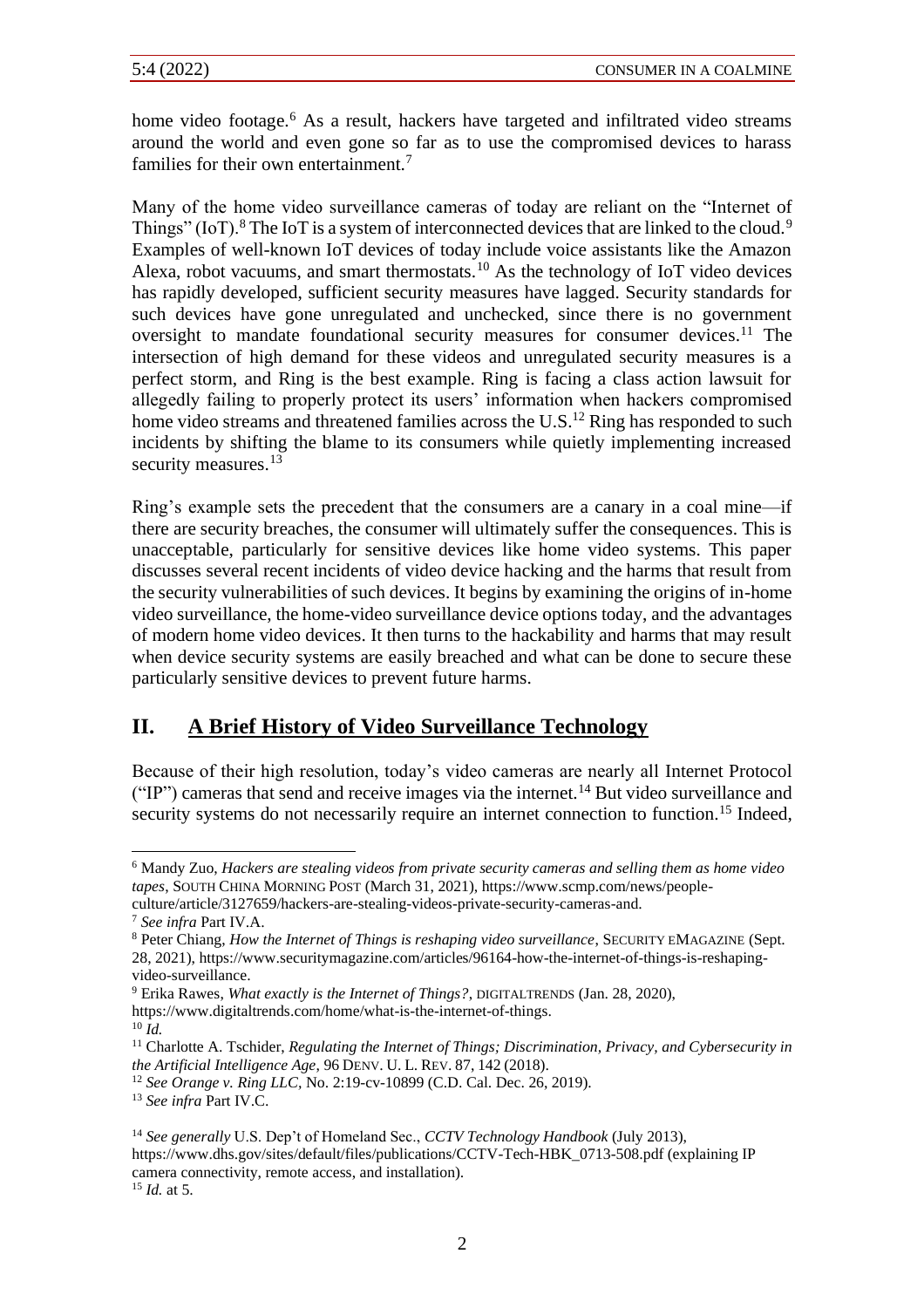the first video surveillance system was invented during World War II to observe the launch of long-range ballistic missiles—long before the internet was around.<sup>16</sup>

#### **a. The Rise of CCTV Analog Video Cameras**

Shortly after World War II, CCTV became available on the public market. Some of the first video surveillance technology publicly available was closed-circuit television ("CCTV")—low-resolution, analog devices that operated on a limited network and recorded footage onto tapes.<sup>17</sup> The first CCTV cameras did not use the internet and instead relied on either a direct hardwire from camera to computer or a link between the camera and phone provider (initially landlines, though some CCTVs now operate on mobile networks). <sup>18</sup> CCTV cameras were initially used to broadcast professional sports, but once cable eclipsed CCTV sports broadcasts, CCTV became almost exclusively used for used for surveillance in high security areas, like banks, police departments, and prisons.<sup>19</sup>

The first CCTV home security system was patented in 1966, but at the time, CCTV systems were neither affordable nor practical for the average home owner.<sup>20</sup> Video surveillance technology relied on local VCR tape storage which could only store about 8 hours of video at a time.<sup>21</sup> This resulted in stockpiles of such tapes that the average person did not have the space to collect. <sup>22</sup> Further, analog CCTV cameras had poor resolution and low frame rates, making much of the image quality blurry for the high cost of installation and record keeping.<sup>23</sup> Eventually, Digital Video Recording (DVR) made it possible to store video recordings digitally. Still, such systems were often prohibitively expensive to maintain such that it was unrealistic for the average family to install such systems—they were mostly used for law enforcement purposes.<sup>24</sup> It was not until the invention of the IP camera in the 1990s that home video surveillance became more widely available and financially accessible.<sup>25</sup>

<sup>16</sup> *A Brief History of The Security System*, CONDOR TECH (Jan. 12, 2017),

https://www.condortech.com/security-camera-systems-washington-dc/a-brief-history-of-the-securitycamera-

system/#:~:text=The%20first%20video%20surveillance%20system,an%20eye%20on%20their%20busine ss.

<sup>17</sup> Michael Kwet, *The Rise of Smart Camera Networks, and Why We Should Ban Them*, THE INTERCEPT (Jan. 27, 2020 9:53 AM), https://theintercept.com/2020/01/27/surveillance-cctv-smart-camera-networks. <sup>18</sup> *See* U.S. Dep't of Homeland Sec.*, supra* note 14.

<sup>19</sup> *Id.* 

<sup>20</sup> U.S. Patent No. 3,482,037 (issued Dec. 2, 1969).

<sup>21</sup> *Evolution of Video Surveillance Systems*, NCAVF (Apr. 14, 2016), https://ncavf.com/blog/evolution-ofvideo-surveillance-systems/

<sup>22</sup> *Id;* Daniel Bortz, *Home-security systems aren't just for the wealthy. Here's how to choose one.,* WASH. POST (Jul. 24, 2018, 4:00 AM), https://www.washingtonpost.com/lifestyle/home/home-security-systemsarent-just-for-the-wealthy-heres-how-to-choose-one/2018/07/23/54985bea-8a8f-11e8-85ae-511bc1146b0b\_story.html.

<sup>&</sup>lt;sup>23</sup> Sarah Ludwig, *Pros and Cons for IP vs Analog Video Surveillance*, SECURITY EMAGAZINE (Apr. 12, 2018), https://www.securitymagazine.com/articles/88854-pros-and-cons-for-ip-vs-analog-videosurveillance.

<sup>24</sup> *See Evolution of Video Surveillance Systems*, *supra* note 21. <sup>25</sup> *Id.*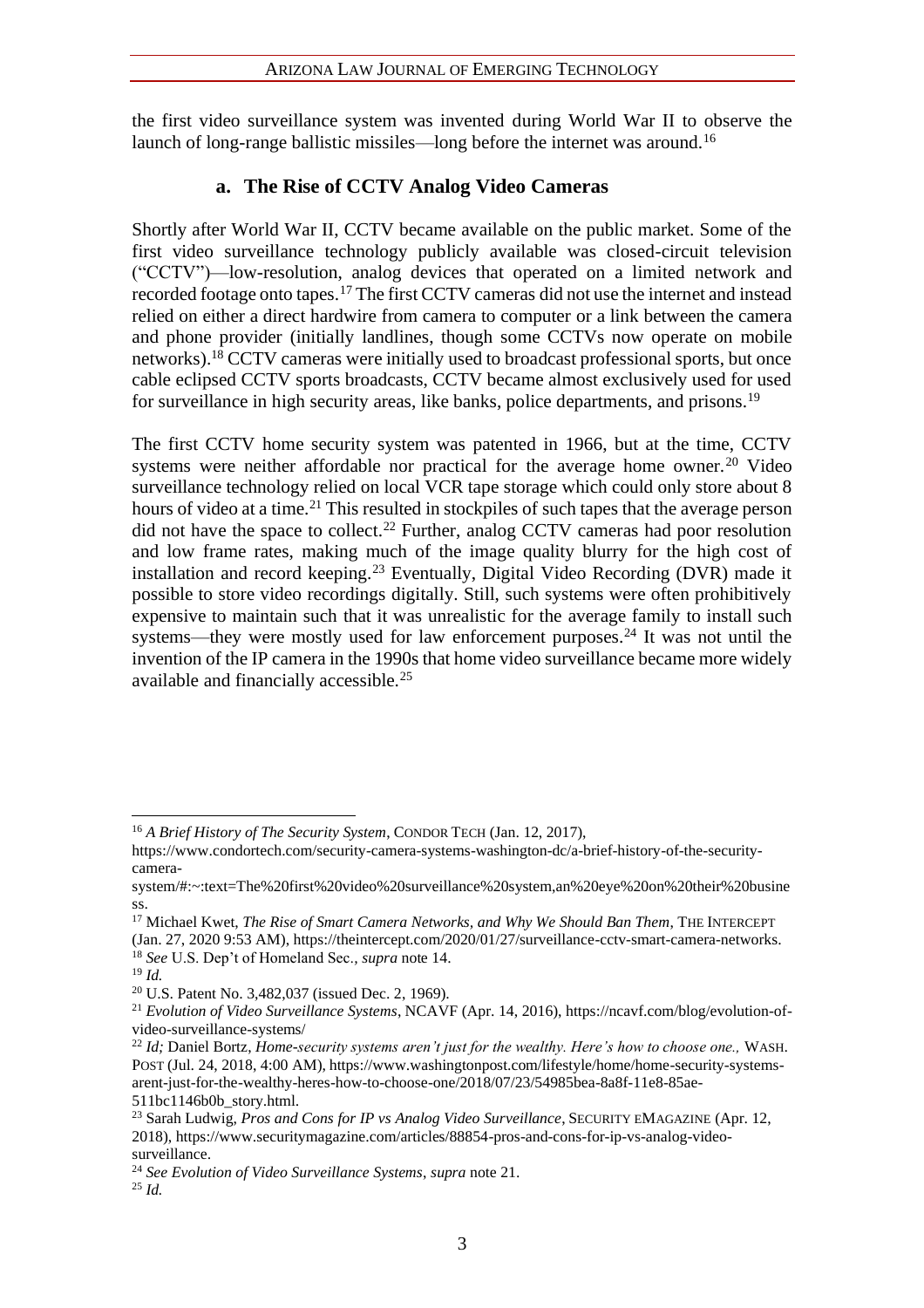#### **b. The Invention of Internet-Reliant Video Devices**

In 1996, the palm-sized Axis Neteye 200 internet video camera became the publiclyavailable camera that was part of the  $IoT<sup>26</sup>$  The camera functioned as a time-lapse recorder that captured 1 frame every 17 seconds and cost \$1,299.<sup>27</sup> In 2002, the XCam2 mini wireless camera debuted on the market as one of the first affordable home surveillance cameras, costing around \$80 at the time.<sup>28</sup> Manufactured by X10 Wireless Technology, the XCam2 sent a wireless video signal to its nearby base station, where it could be viewed on a computer or television set.<sup>29</sup> Because of its affordability, the Xcam2 was attractive to families who wanted a "nanny cam" device that allowed them to check on children and pets while they were away from home.<sup>30</sup> Yet, the security protocols for these nanny cams were virtually non-existent; the signal could be easily intercepted with a cheap electronic receiver from a quarter-mile away.<sup>31</sup> Indeed, a 2002 New York Times article reported that two security experts drove around a New Jersey suburb intercepting video signals from wireless nanny cams around the neighborhood.<sup>32</sup> At the time, wiretapping laws applied to intercepting sound, not video, so what they were doing was  $legal.<sup>33</sup>$ 

Today, there is more legal liability for such snoopers; video surveillance technologies now fall under federal and state wiretapping laws. <sup>34</sup> Yet even in 2000, security risk managers knew that first version products on the consumer market "rarely include strong security," and that it is often better for manufacturers to design and implement security features *before* products are launched, since adding them after the fact is more difficult.<sup>35</sup> Unfortunately, many companies today launch video devices that are vulnerable to security breaches and are making the same mistakes that X10 did more than 20 years ago.

#### **III. Modern Home Monitoring: Ring & Other IoT Devices**

The demand for home security is nothing new. Companies like ADT, Comcast, and Honeywell have offered home security services for decades, and the first security camera was invented over 50 years ago.<sup>36</sup> The main difference is that, today, homes are increasingly inhabited by more smart things than smart people. The rise of the IoT promises affordable, convenient, and integrated devices; all people must do is click "buy" and connect the device to the internet—no wires or service plans needed.

<sup>35</sup> Schwartz, *supra* note 28.

<sup>26</sup> *Axis NetEye 200 (1996)*, DIGITALKAMERA MUSEUM,

https://www.digitalkameramuseum.de/en/cameras/item/axis-neteye-200 (last visited Mar. 5, 2021). <sup>27</sup> *Id.*

<sup>28</sup> John Schwartz, *Nanny-Cam May Leave a Home Exposed,* N.Y. Times (Apr. 14, 2002),

https://www.nytimes.com/2002/04/14/business/nanny-cam-may-leave-a-home-exposed.html.

 $^{29}$  *Id.* 

<sup>30</sup> *See Id.*

<sup>31</sup> *Id.* 

<sup>32</sup> *Id.*

<sup>33</sup> *Id.*

<sup>34</sup> Grant Clauser, *Security Cameras, Ethics, and the Law*, N.Y TIMES (Sept. 23, 2016), https://www.nytimes.com/wirecutter/blog/security-cameras-ethics-and-the-law.

<sup>36</sup> *See supra* Part II.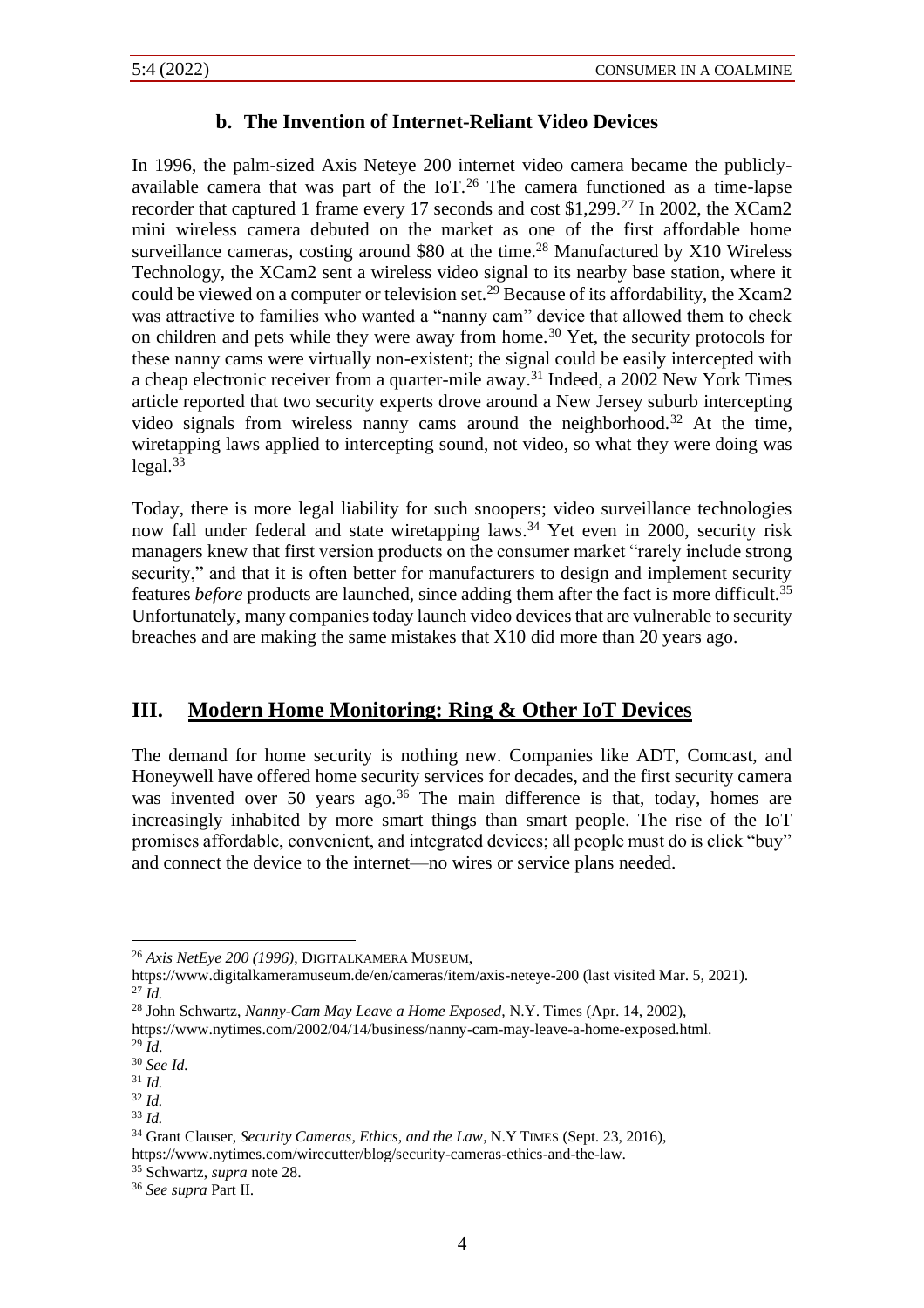#### **a. IoT & Today's Video Security Technology**

The IoT refers to the "dynamic global network infrastructure" of computing devices embedded in everyday objects enabling them to send and receive data.<sup>37</sup> The IoT is an all-encompassing category made up of billions of interconnected devices such as smart thermostats, shopping agents, smart locks, water filters, and more that each promise integrated, functional connectivity and thus, ease of use.<sup>38</sup> It would be unreasonable to outline the billions of systems incorporated in the IoT—they are too vast and complex.<sup>39</sup> Instead, this Article will focus on a considerably smaller category of IoT: smart video surveillance systems.

Many have come to associate the IoT with Amazon's Alexa and Google Home products—virtual home assistants that utilize artificial intelligence technology and integrate collections of IoT products into the home to create a "smart" home.<sup>40</sup> This smart home can play music, make phone calls, turn on a coffee machine, and lock the front door.<sup>41</sup> In the interest of home security, millions have invested in a smart security camera that conveniently pairs with other IoT devices.<sup>42</sup> Dozens of device options are available on the market, from the most popular Big Tech cameras like Google Nest and Amazon Ring to lesser-known companies like Arlo, Blink, Wyze, SimpliCam, Lorex, Swamm, Eufy and Zmodo. Each device promises seamless integration, affordability, and convenience.

To date, millions of Americans have purchased an IoT video device, be it Ring, Nest, or another type of IoT video surveillance system. <sup>43</sup> The sales for Amazon's Ring doorbell camera nearly tripled in December 2019 alone despite unfavorable news of compromised Ring devices. <sup>44</sup> The recent surge in popularity of such devices is not necessarily in response to an increase in residential crime; the number of residential burglaries in major U.S. cities fell 24% during the first year of the COVID-19 pandemic compared to a year prior. <sup>45</sup> Indeed, people are on average spending more time at home than ever, so why

<sup>&</sup>lt;sup>37</sup> *Internet of Things*, LEXICO, https://www.lexico.com/en/definition/internet of things (last visited Apr. 9, 2021); European Research Cluster on the Internet of Things, *Internet of Things*, IERC (2014),

www.internet-of-things-research.eu/about\_iot.htm.

<sup>38</sup> Tschider, *supra* note 11, at 91; Stacy-Ann Elvy, *Contracting in the Age of the Internet of Things: Article 2 of the UCC and Beyond*, 44 HOFSTRA L. REV. 839, 839-41 (2015-2016).

<sup>39</sup> Guido Noto La Diega & Ian Walden, *Contracting for the 'Internet of Things': Looking into the Nest*, QUEEN MARY UNIV. OF LONDON SCHOOL OF L. RESEARCH PAPER No. 219/2016, 5-6 (2016).

<sup>40</sup> Donna L. Hoffman & Thomas P. Novak, *Emergent Experience and the Connected Consumer in the*  Smart Home Assemblage and the Internet of Things, GEORGE WASHINGTON UNIV. SCHOOL OF BUS., Aug. 20, 2015, at 1, 7-8.

<sup>41</sup> *Id.* at 6.

<sup>42</sup> *Id.*

<sup>43</sup> Letter from Brian Huseman, Vice President of Public Policy, Amazon, to U.S. Senators (Jan. 6, 2020) (on file with author).

<sup>44</sup> Rani Molla, *Amazon Ring sales Nearly Tripled in December despite hacks*, VOX NEWS (Jan. 21, 2020), https://www.vox.com/recode/2020/1/21/21070402/amazon-ring-sales-jumpshot-data; *see infra* part IV.A, at 13.

<sup>45</sup> Richard Rosenfeld & Ernesto Lopez, *Pandemic, Social Unrest, and Crime in U.S. Cities*, NATIONAL COMMISSION ON COVID-19 AND CRIMINAL JUSTICE 3 (Nov. 2020),

https://build.neoninspire.com/counciloncj/wp-content/uploads/sites/96/2021/07/Crime-in-US-Cities-October-Update.pdf; David S. Abrams, *Opinion: Most crime rates fell sharply during COVID lockdowns and stayed down*, MARKET WATCH (Mar. 30, 2021, 4:18 PM), https://www.marketwatch.com/story/mostcrime-rates-fell-sharply-during-covid-lockdowns-and-stayed-down-11617135487.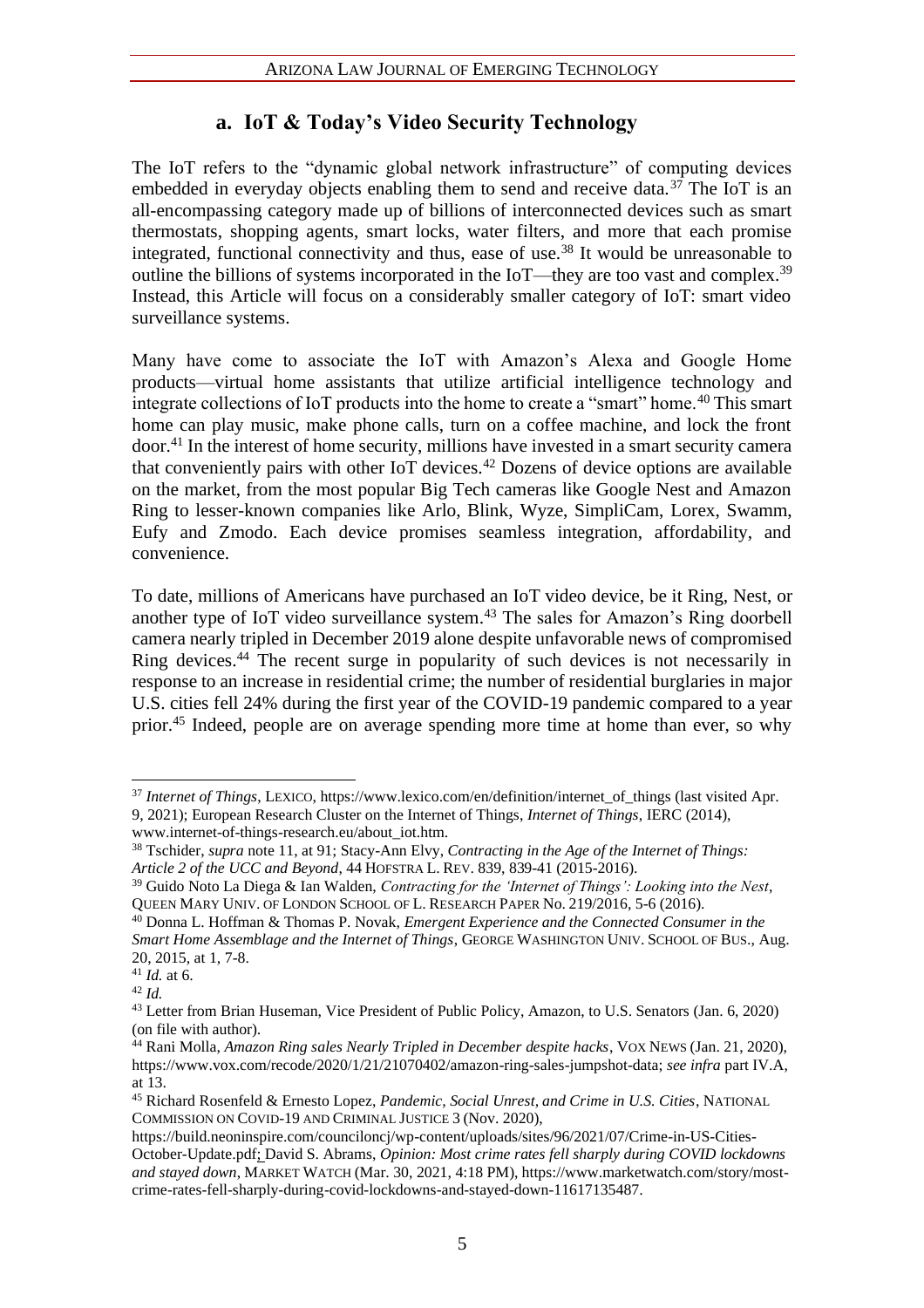worry about home security now? The answer is likely based on both cost and convenience.

#### **b. Consumer Advantages of IoT Video Devices**

In 2020, the home security business was worth an estimated \$53.6 billion and, by 2025, is expected to reach \$78.9 billion. <sup>46</sup> In the past, ADT and Honeywell charged hundreds of dollars for professional keypad-at-the-door security packages, which include equipment, installation, and monthly monitoring fees; the bare-bones ADT package starts at \$599 plus  $$50/m$ onth monitoring.<sup>47</sup> While most do-it-yourself ("DIY") home video systems like Arlo, Ring, Nest, and Blink require an internet connection to function, ADT currently offers security packages that rely on a landline phone connection; yet many home surveillance cameras do not require an internet connection.<sup>48</sup> Since they are not connected to the internet, such cameras are comparably far less susceptible to hacking.<sup>49</sup> Unfortunately, these systems are more complex and invasive to set up because they require tapping into a mobile or landline phone connection. <sup>50</sup> Further, because these systems are not connected to the internet, users cannot access them remotely; in other words, users cannot access live footage from their cameras when they are not in their homes.<sup>51</sup>

But the business' most prominent and longest running players, like ADT, Xfinity, and Honeywell, may be soon taking a back seat to the DIY internet protocol camera systems, largely funded by Big Tech, that promise convenience and security without the hefty price tag. While ADT has dipped a toe into the DIY security systems in the past, its experimentation was ultimately eclipsed by its partnership with Google, which invested \$450 million and took a 6.6% stake in ADT in 2020.<sup>52</sup> Google also purchased Nest in 2014 for over \$3 billion, and Amazon purchased Ring in 2018 for more than \$1 billion one of Amazon's largest acquisitions ever, second only to its acquisition of Whole Foods.<sup>53</sup> Such acquisitions signal that Big Tech is very much the future of home security.

https://www.security.org/home-security-systems/nest-secure-vs-ring-alarm/; Ramzeen A V, *Top Companies Acquired by Amazon*, TECHWYSE (May 5, 2020),

https://www.techwyse.com/blog/infographics/amazon-acquisitions.

<sup>46</sup> *Home Security Systems Market by Home Type, Security, Systems, Services, Region-Global Forecast 2025,* REPORTLINKER (July 2020), https://www.reportlinker.com/p05495954/Home-Security-System-Market-by-Home-Type-System-Type-Offering-And-Geography-Global-Forecastto.html?utm\_source=GNW.

<sup>47</sup> *How Much Will a Home Security System Cost per Month?*, ADT,

https://www.adt.com/resources/home-security-cost-per-month (last visited March 5, 2021).

<sup>48</sup> *Security Services & Features FAQs*, ADT, https://www.adt.com/help/faq/security-servicesfeatures/does-adt-system-need-landline (last visited March 6, 2021).

<sup>49</sup> Krista Bruton, *Security Cameras Without WiFi: What Are Your Options?*, BRINKS HOME (Aug. 19, 2020)**,** https://brinkshome.com/smartcenter/security-cameras-without-wifi-what-are-your-options. <sup>50</sup> *Id.*

<sup>51</sup> *CCTV vs. IP Cameras: Which is best suited for your business?,* TAYLORED BLOG,

https://www.taylored.com/blog/cctv-vs-ip-cameras-which-is-best-suited-for-your-business (last visited April 5, 2021).

<sup>52</sup> Sara Morrison, *Contracts, hacks, and Google: What to consider before you get a home security system,*  VOX (Aug. 24, 2020), https://www.vox.com/recode/2020/8/24/21354628/home-security-adt-google-ring.

<sup>53</sup> Theodore Schleifer & Jason Del Rey, *Amazon is making its second-biggest acquisition ever – the doorbell Company Ring*, VOX (Feb. 27, 2018), vox.com/2018/2/27/17059768/amazon-ring-acquisitiondoorbell; Aliza Vigderman, *Nest Secure vs Ring Alarm*, SECURITY.ORG (Nov. 25, 2020),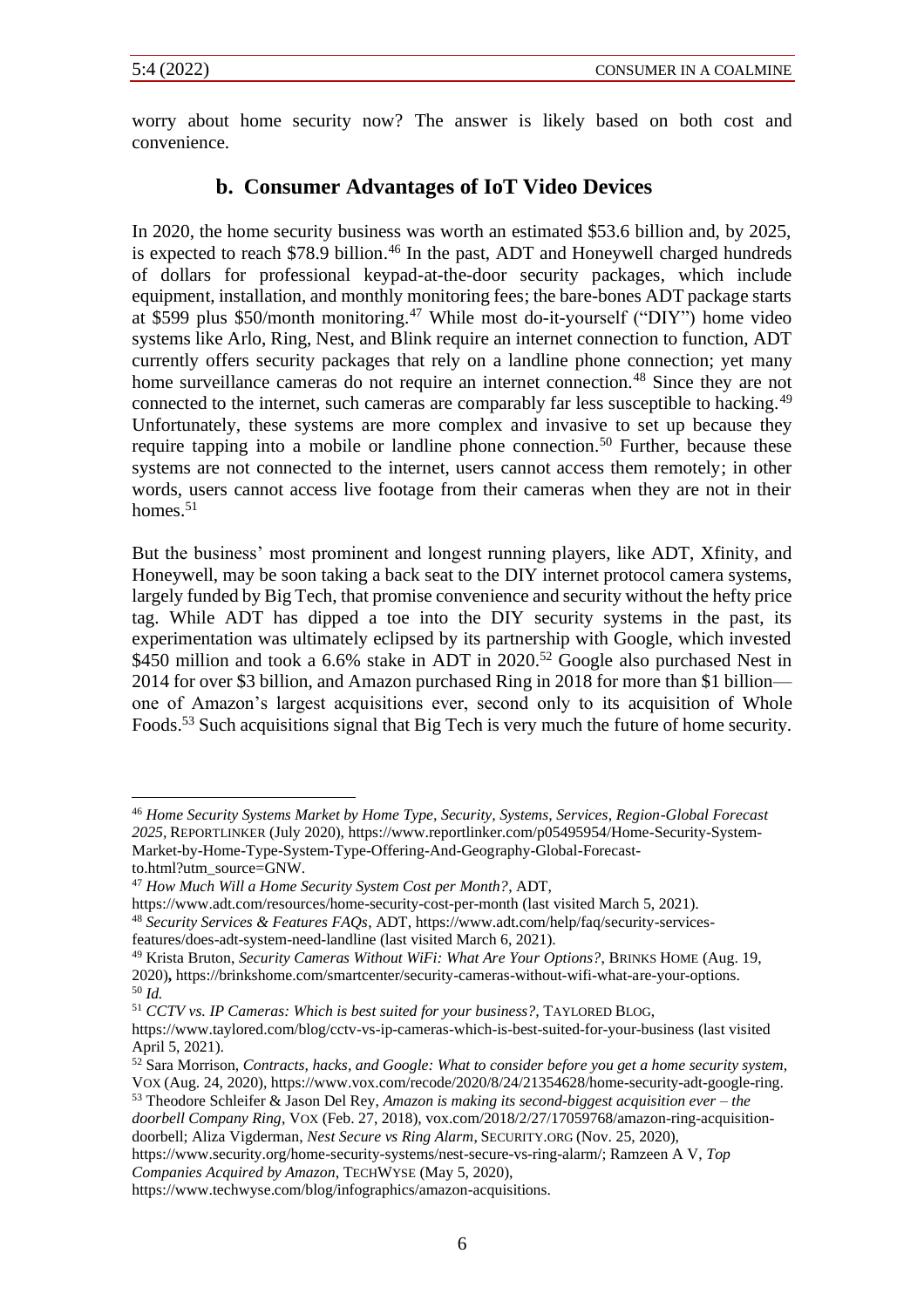Amazon and Google's DIY home surveillance devices promise more affordability and accessibility than security packages touted by longstanding private security companies like ADT and without the long-term contract commitment. For example, Amazon's most basic Ring camera starts at \$99.99 with a monthly service fee of \$3 to \$10.<sup>54</sup> Rather than the system alerting a private security company first, DIY IoT home security systems often alert the user directly when the system detects suspicious activity. <sup>55</sup> Likewise, many smart video devices link up to other home IoT devices (like Alexa), making IoT home security systems more attractive for those who already own linkable smart home gadgets.<sup>56</sup> The convenience of installation and access of internet-connected cameras like Ring attracts consumers, particularly because the system is cheaper and accessible on demand.<sup>57</sup> Together, these IoT devices are marketed as promoting convenience, security, and comfort; yet, many users report experiences have are anything but comfortable. 58

## **IV. Hackability & Harms of Modern Home Video Monitoring**

Since releasing its first video device in 2015, Ring has faced a swath of privacy lawsuits alleging device hacking, spying, and harassment.<sup>59</sup> The Ring mobile app shows the address of the user, live footage of the home, and archived footage—all attractive pieces of information for cybercriminals.<sup>60</sup> Once a hacker has broken into a Ring account, they can not only access past and present footage, but they can also digitally "reach" into the home and speak directly through the microphone to the occupants.<sup>61</sup> In some cases, hackers verbally assault and threaten families, and there are growing fears that once one smart device is compromised, other connected devices are also susceptible.<sup>62</sup>

#### **a. Recent Incidents of Video Device Hacking**

Perhaps the most unnerving part of in-home video hacking is that users do not necessarily know when infiltrations happen; it is only when the hackers make themselves known that the users know their device has been compromised.<sup>63</sup> The most recent lawsuit against Ring is an amalgamation of several such instances. A widely publicized class action lawsuit, *Orange v. Ring*, alleges that Ring's lax security standards and protocols render the camera systems particularly vulnerable to cyberattacks.<sup>64</sup> The case is currently pending, and the complaint relies on seven instances from across the U.S. in which

<sup>54</sup> *Id.; Protect Plans*, RING, https://ring.com/protect-plans (last visited March 5, 2021).

<sup>55</sup> *CCTV vs. IP Cameras, supra* note 51.

<sup>56</sup> *Id.*

<sup>57</sup> David Priest & Taylor Martin, *Are your home security cameras vulnerable to hacking?*, CNET (Dec. 13, 2021, 3:00 AM), https://www.cnet.com/home/security/stop-home-security-camera-hacking/.

<sup>58</sup> *Six Easy Ways to Get Started With Smart Home*, AMAZON,

https://www.amazon.com/b?ie=UTF8&node=17165932011 (last visited Mar. 7, 2021).

<sup>59</sup> Kari Paul, *Dozens Sue Amazon's Ring after camera hack leads to threats and racial slurs*, THE GUARDIAN (Dec. 23, 2020, 4:40 PM), https://www.theguardian.com/technology/2020/dec/23/amazonring-camera-hack-lawsuit-threats.

<sup>60</sup> Joseph Cox, *We Tested Ring's Security. It's Awful*, VICE (Dec. 17, 2019, 12:41 PM), https://www.vice.com/en/article/epg4xm/amazon-ring-camera-security.

 $61 \overline{Id}$ .

<sup>62</sup> *See infra* Section IV.E.

<sup>63</sup> Neil Vigdor, *Somebody's Watching: Hackers Breach Ring Home Security Cameras*, N.Y. TIMES (Nov.

<sup>11, 2020),</sup> https://www.nytimes.com/2019/12/15/us/Hacked-ring-home-security-cameras.html. <sup>64</sup> Complaint at 25, *Orange v. Ring LLC*, No. 2:19-cv-10899 (C.D. Cal. Dec. 26, 2019), 2019 WL

<sup>7373613 [</sup>hereinafter Orange Complaint].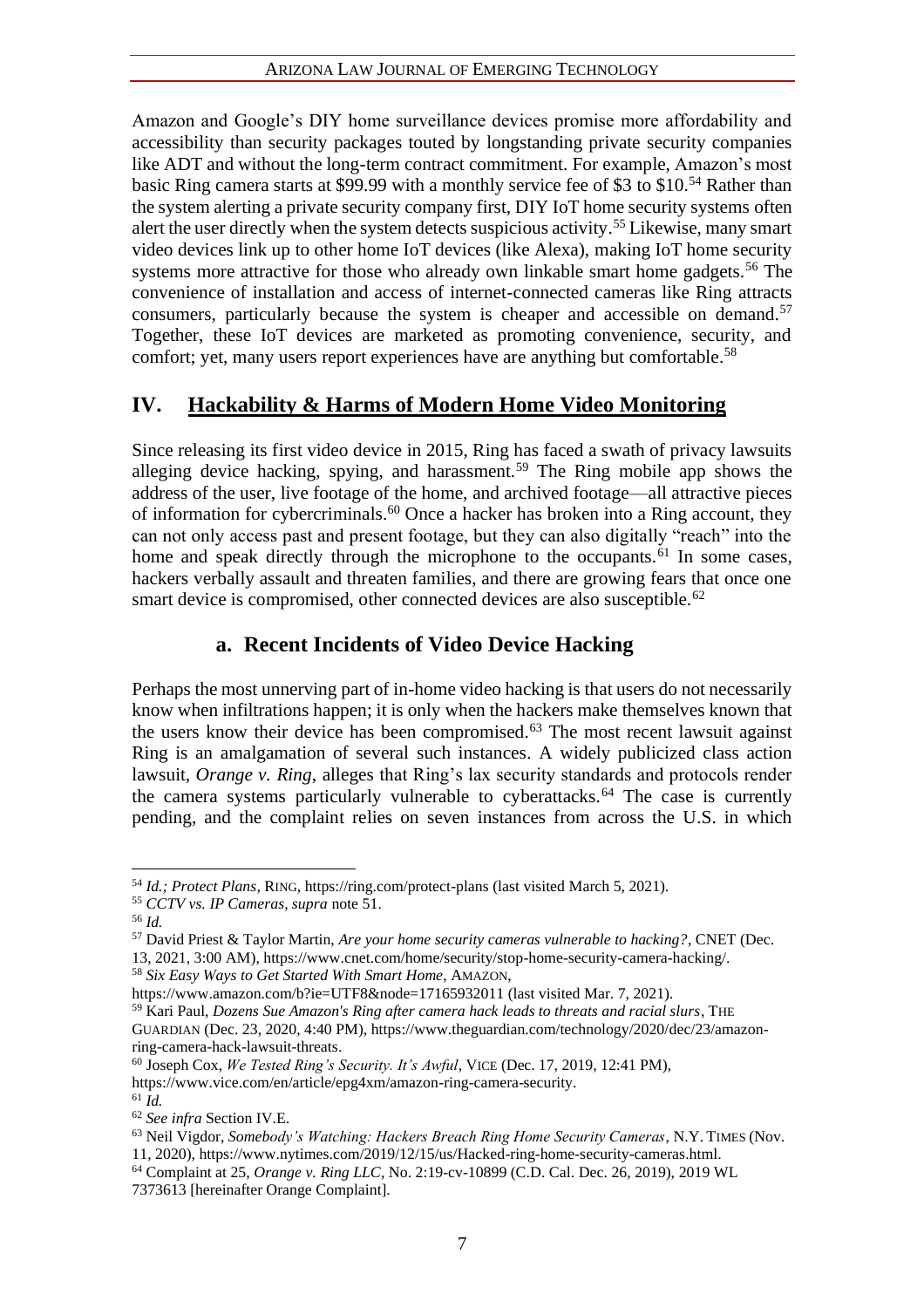hackers have spied on and harassed families.<sup>65</sup> The incidents include: a hacker proclaimed that he was Santa Claus to an eight-year-old via the microphone on the Ring device in her room; a Texas family was blackmailed by a hacker who claimed the couple's Ring account was terminated and that "they themselves would be terminated" if they didn't pay 50 bitcoin to the hackers; a family was harassed by a hacker who shouted profanities, racial slurs, and threats to the young children.<sup>66</sup>

While Ring may be the most recent target of these attacks in the U.S., it is by no means the only video security company to face them. In 2019, a hacker targeted a Northern California family's Google Nest device and broadcasted a fake emergency warning that three ballistic missiles were headed from North Korea to the U.S. $^{67}$  In 2018, a hacker broke into a Texas family's Nest and announced, "I am going to kidnap your baby. I'm in your baby's room."<sup>68</sup> Just months before, a Pennsylvania family was shocked to hear that their daughter had been having conversations with "the man in the video[.]"<sup>69</sup> Around the same time, a Wisconsin woman was shocked to find that a hacker had infiltrated both her Nest security camera and smart thermostat when they set the thermostat at 90 degrees and would not allow her to turn it down.<sup>70</sup> The issue persisted despite the fact that she changed her device password.<sup>71</sup>

Outside of Ring and Google, smaller companies are also susceptible to breaches. Just last month, Verkada, a Silicon Valley security startup worth \$1.6 billion that provides private and commercial cloud-based IP security camera services, was targeted by a hacking group.<sup>72</sup> The hackers gained access to more than 150,000 Verkada cameras, including devices in Tesla factories, Equinox gyms, hospitals, jails, schools, police stations, home offices, and Verkada's offices themselves.<sup>73</sup> In one instance, the hackers gained access to footage that showed eight hospital staffers tackling a man and pinning him to a bed.<sup>74</sup>

However, Verkada's breach was particularly unique—it was not exactly malicious. Verkada systems were hacked by an international "hacker collective", which hacked the system to show the susceptibility of such video devices to hacking.<sup>75</sup> They did not seek

<sup>65</sup> *Id.* at 28.

<sup>66</sup> *Id*.

<sup>67</sup> Matthias Gafni, *"5 minutes of sheer terror": Hackers infiltrate East Bay family's Nest surveillance camera, send warning of incoming North Korea missile attack*, THE MERCURY NEWS (Jan. 23, 2019, 4:53 AM), https://www.mercurynews.com/2019/01/21/it-was-five-minutes-of-sheer-terror-hackers-infiltrateeast-bay-familys-nest-surveillance-camera-send-warning-of-incoming-north-korea-missileattack/#link=%7B%22role%22:%22standard%22,%22href%22:%2.

<sup>68</sup> Elizabeth Chuck & Jason Abbruzzese, *"I'm in your baby's room": Nest cam hacks show risk of internet-connected devices*, NBC NEWS (Dec. 21, 2018, 11:32 AM), https://www.nbcnews.com/tech/technews/i-m-your-baby-s-room-nest-cam-hacks-show-n950876.

<sup>69</sup> *Id.*

<sup>70</sup> Steve Karantzoulidis, *Hacker Turns Up Nest Thermostat, Plays Vulgar Music Through Family's Camera*, SECURITY SALES & INTEGRATION (Sept. 25, 2019), https://www.securitysales.com/news/hackerthermostat-vulgar-music.

 $71$  *Id.* 

<sup>72</sup> William Turton, *Hackers Breach Thousands of Security Cameras, Exposing Tesla, Jails, Hospitals*, BLOOMBERG , https://www.bloomberg.com/news/articles/2021-03-09/hackers-expose-tesla-jails-inbreach-of-150-000-security-cams (Mar. 10, 2021, 9:35 AM).

<sup>73</sup> *Id*.

<sup>74</sup> *Id.*

<sup>75</sup> *Id.*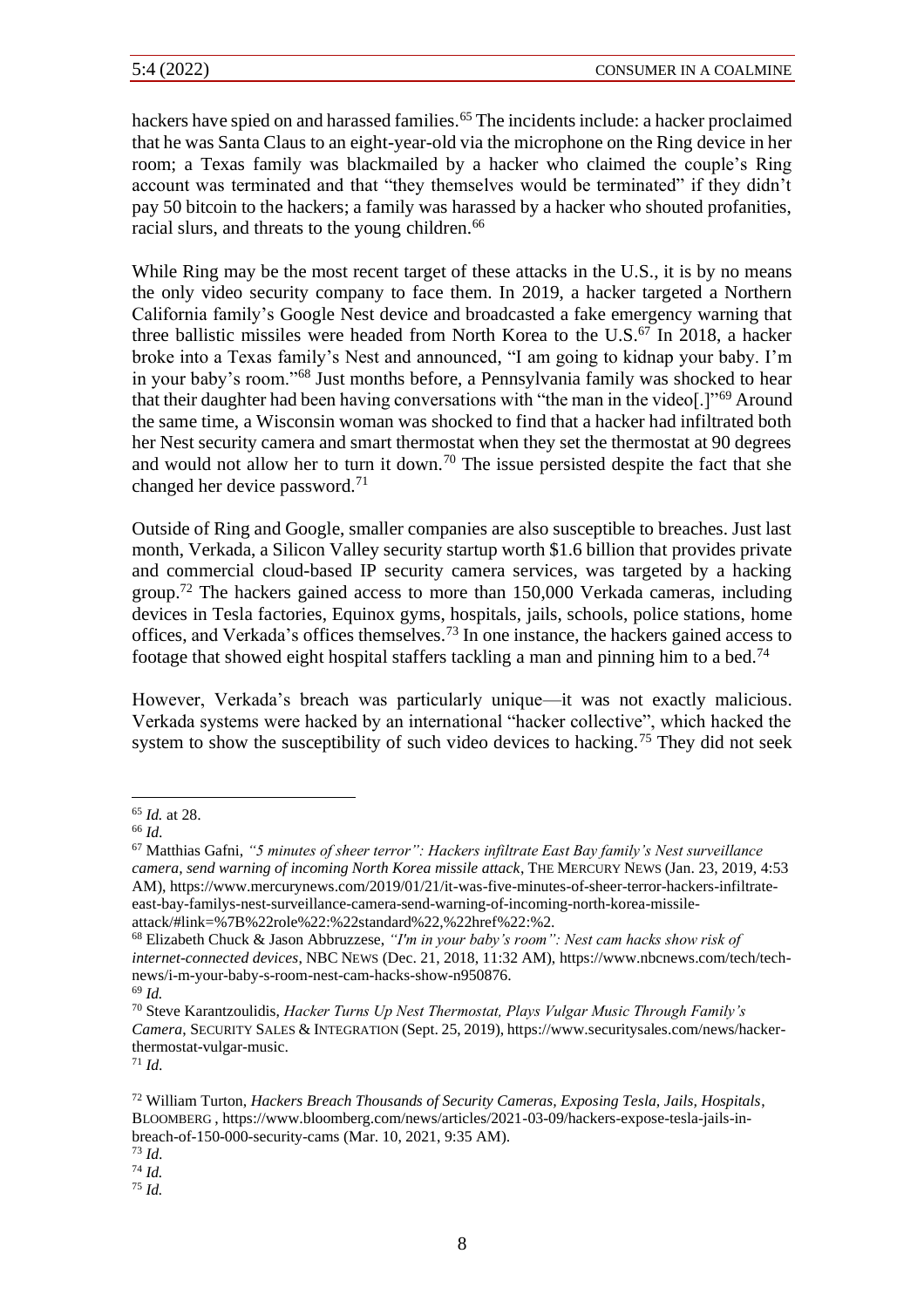to steal information or sell the video footage.<sup>76</sup> The hackers were able to get admin login information that was available for free on the dark web. From there the hackers gained access to the "root" code system of the cameras, meaning that they could use the cameras to access other devices across the Verkada network.<sup>77</sup> The hackers said that though one of the reasons for the hack was to show how weak video camera security is; they ultimately said it was spurred by pure curiosity and because "it's also just too much fun not to do it."78

These hacking incidents aren't going anywhere soon—demand for hacked video footage is higher than ever and, as seen with Verkada, hacking such systems is a relatively new and exciting frontier for many cyber-hackers given the rise of IoT devices. Indeed, there are dark web podcasts and online forums where hackers discuss how to break into Ring accounts to access the cameras and "terrorize occupants for entertainment."<sup>79</sup> Moreover, the demand for compromised video footage and login information has skyrocketed in the last few years.<sup>80</sup> In China, hackers have stolen tens of thousands of clips from in-home security cameras.<sup>81</sup> The videos are sold on the dark web and are largely priced based on how "exciting" they are; some videos start at just \$3 and the most expensive ones are sexually explicit or contain hours of footage. $82$  Further, some hackers target medical offices, jails, and other particularly sensitive locations because such security systems are historically more difficult to hack. The video footage then gets resold and circulated, sometimes hundreds of times, around dark web forums and websites—all the while the user may not even know that the device was compromised.<sup>83</sup>

#### **b. How Many Hacks Happen: Credential Stuffing Campaigns**

At the heart of many video camera hacking defenses is a cyberattack method known as "credential stuffing."<sup>84</sup> Credential stuffing is a method in which attackers use massive lists of compromised user login credentials to breach a system; it is likely how the Ring breach of 2019 occurred and how the recent Verkada breach occurred.<sup>85</sup> When these data breaches happen, collections of stolen user data become available on the black market, and purchasers use the information for credential stuffing campaigns to gain access to private accounts.<sup>86</sup> The attacks rely on software to run through, or "stuff," such aggregated credential collections often from large-scale corporate data breaches—like the 2017 Equifax data breach that exposed the private information of around 147 million Americans or the Yahoo four-year breach that exposed information of 3 billion email accounts.<sup>87</sup> This works because many people tend to use and reuse the same passwords for

<sup>78</sup> *Id.*

<sup>83</sup> *Id.*

<sup>87</sup> *Id.*; *In re Equifax Customer Data Sec. Breach Litig.*, No. 1:17-md-2800-TWT, 2020 U.S. Dist. LEXIS 118209, at \*145-146 (N.D. Ga. Mar. 17, 2020); Clifford Colby, *Yahoo data breach: How to file for \$358 or more as part of claim settlement*, CNET (Oct. 15, 2019, 5:37 AM), https://www.cnet.com/howto/yahoo-data-breach-how-to-file-for-358-or-more-as-part-of-claim-settlement.

<sup>76</sup> *Id.*

<sup>77</sup> *Id.*

<sup>79</sup> Orange Complaint, *supra* note 64, at 35.

<sup>80</sup> *See* Zuo, *supra* note 6.

<sup>81</sup> *Id.*

<sup>82</sup> *Id.* 

<sup>84</sup> *See* Lily Hay Newman, *Hacker Lexicon: What Is Credential Stuffing?,* WIRED (Feb. 27, 2019, 7:00 AM), https://www.wired.com/story/what-is-credential-stuffing.

<sup>85</sup> *Id.*

<sup>86</sup> *Id.*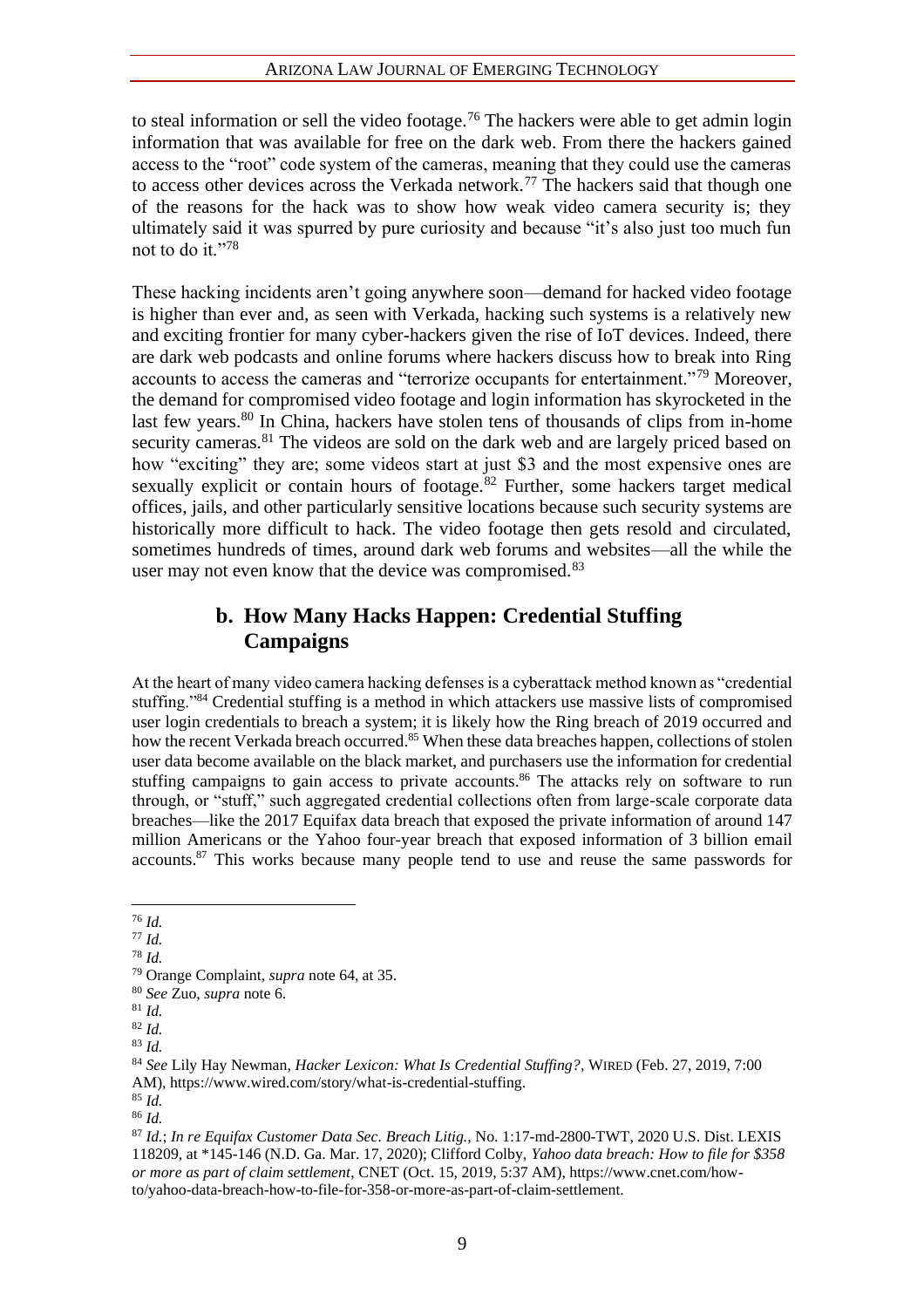multiple platforms and devices.<sup>88</sup> Ring experienced a leak that exposed the login information of more than 3,000 users.<sup>89</sup> Also, IoT video startup Wyze experienced a data leak that exposed the personal information of 2.4 million users.<sup>90</sup> Wyze never forced, or even recommended, password resets in response to the breach.<sup>91</sup> These breaches are becoming more common place; Facebook is even trying to normalize them.<sup>92</sup>

Yet one of the most unsettling realities of credential stuffing is that, very often, victims of such attacks do not know that their information has been compromised until months or even years later.<sup>93</sup> While most states have laws that mandate companies report data breaches, some laws allow companies to not alert users if there is an ongoing criminal investigation around the breach.<sup>94</sup> Further, most of these state laws do not put a deadline on how long companies have to tell users of breaches, so users do not necessarily know that they should change passwords unless they take initiative to check themselves.<sup>95</sup> Further, even if consumers are alerted that their information has been compromised, the burden often falls on them to manage the aftermath of such an attack.<sup>96</sup>

#### **c. Big Tech's Defenses:** *Hoax vs. Hack*

When cybercriminals use data from such credential stuffing campaigns, they can access a plethora of private information and devices including smart home IoT devices like Alexa and Ring.<sup>97</sup> Big tech companies have responded to recent press criticism and litigation by blaming customers for weak passwords and poor internet security. This is nothing new for such companies, which have a pattern of shifting the blame to users when leaks and large-scale breaches occur.<sup>98</sup> Both Google Nest and Ring have

<sup>88</sup> Newman, *supra* note 84.

<sup>89</sup> Caroline Haskins, *A Data Leak Exposed the Personal Information of Over 3,000 Ring Users*, BUZZFEED NEWS (Dec. 19, 2019, 10:58 AM),

https://www.buzzfeednews.com/article/carolinehaskins1/data-leak-exposes-personal-data-over-3000-ringcamera-users.

<sup>90</sup> Christopher Budd, *Wyze data leak: Key takeaways from server mistake that exposed information from 2.4M customers*, GEEKWIRE (Dec. 29, 2019, 5:06 PM)**,** https://www.geekwire.com/2019/wyze-data-leakkey-takeaways-server-mistake-exposed-information-2-4m-customers/.

<sup>91</sup> *Id.*

<sup>92</sup> Cox, *supra* note 60.

<sup>93</sup> Hayley Tsukayama, *Why it can take so long for companies to reveal their data breaches*, WASH.POST (Sept. 8, 2017), https://www.washintonpost.com/news/the-switch/wp/2017/09/08/why-it-can-take-solong-for-companies-to-reveal-their-data-breaches.

<sup>94</sup> CAL. CIV. CODE §§ 1798.82(c), 1798.29(c).

<sup>95</sup> Tsukayama, *supra* note 93; *Cf. ';--have I been pwned?*, https://haveibeenpwned.com (last visited Jan. 13, 2022) (website where individuals may check if their email or phone has been involved in a data breach).

<sup>96</sup> *See* Tsukayama, *supra* note 93; Yuki Noguchi, *After Equifax Hack, Consumers Are On Their Own. Here Are 6 Tips To Protect Your Data,* NPR (Sept. 14, 2017, 4:34 PM),

https://www.npr.org/2017/09/14/550949718/after-equifax-data-breach-consumers-are-largely-on-theirown.

<sup>97</sup> Catalin Cimpanu, *An inside look at how credential stuffing operations work*, ZDNET (April 25, 2019), https://www.zdnet.com/article/an-inside-look-at-how-credential-stuffing-operations-work/; Cooper Quintin & Bill Budington, *Ring Throws Customers Under the Bus After Data Breach*, ELECTRONIC FRONTIER FOUNDATION (Dec. 19, 2019), https://www.eff.org/deeplinks/2019/12/ring-throws-customersunder-bus-after-data-breach.

<sup>&</sup>lt;sup>98</sup> For example, Facebook has blamed its users for the Cambridge Analytica breach as well as, more recently, the data breach that exposed the information of over 500 million users. David Gilbert, *Facebook Says It's Your Fault That Hackers Got Half a Billion User Phone Numbers*, VICE (April 7, 2021, 6:27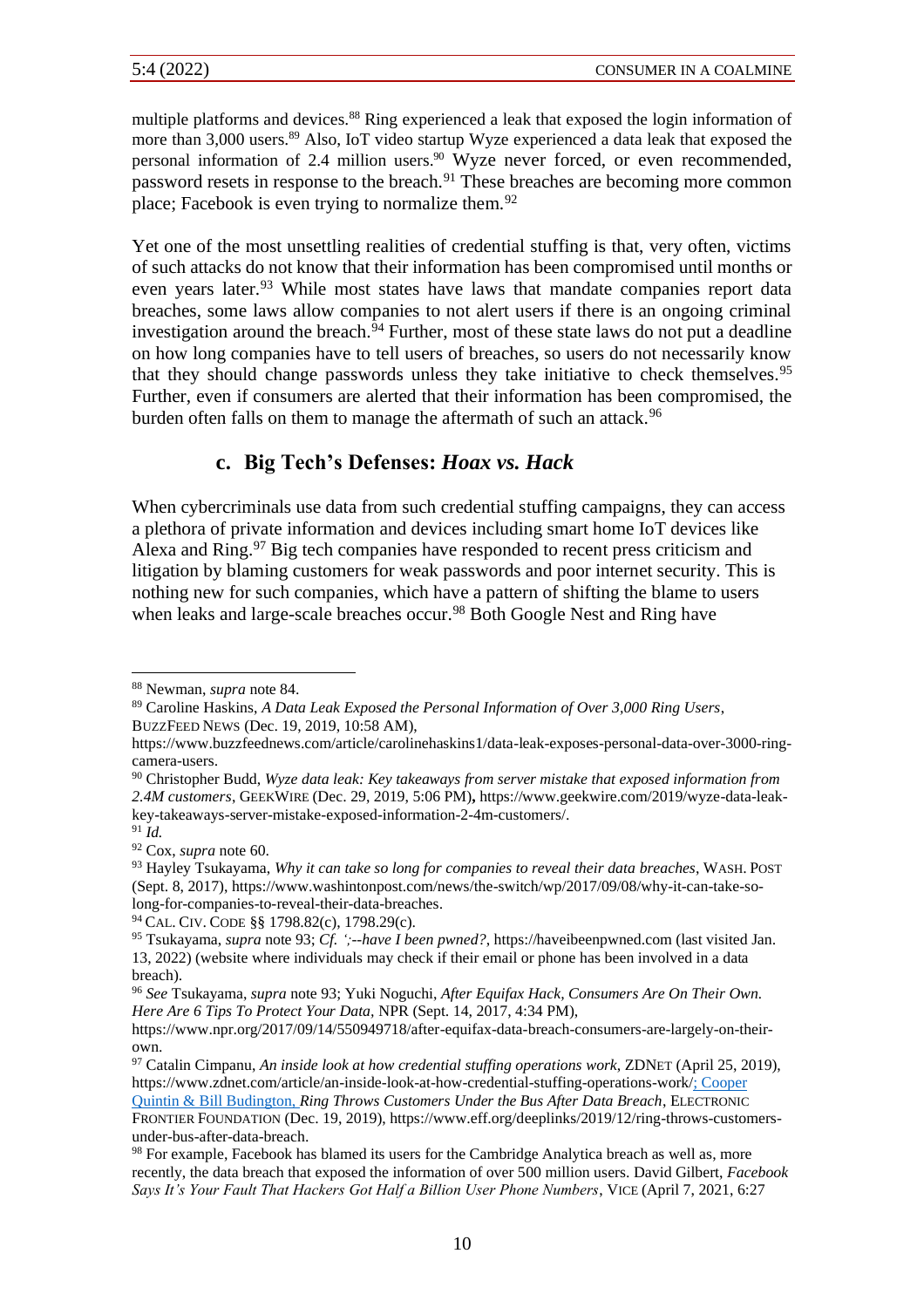#### ARIZONA LAW JOURNAL OF EMERGING TECHNOLOGY

responded to such leaks by insisting that any hacks are a result of weak or compromised passwords rather than defective or compromised devices.<sup>99</sup>

In particular, Google has been quick to blame users for weak passwords that were compromised, insisting that such incidents are a "hoax," not a hack in which the software itself was compromised.<sup>100</sup> Verkada did the same, insisting that the internal software was not compromised and attempted to remedy the situation by explaining that the hack only compromised 2% of the consumer population—only 95 people because Verkada is a startup company.<sup>101</sup> Yet, when applying this math to other companies that sell millions of devices, 2% is extremely significant. Like Google, Ring has also blamed breaches on "hoax" credential stuffing campaigns that absolves the company of liability and shifts the onus elsewhere.<sup>102</sup> In response to *Orange,* Ring insisted that there is "no evidence of an unauthorized intrusion" of its systems or network.<sup>103</sup> Further, in response to its 2019 data breach, Ring sent emails to affected users notifying them that it's systems were not breached and that such breaches were a result of weak passwords used in credential stuffing campaigns.<sup>104</sup>

Notably, Ring implemented mandatory two factor authentication ("2FA") and end-to-end encryption in January 2021, which are some of the strongest security measures in the industry.<sup>105</sup> Yet, Ring's response does not seem to be coincidental since it implemented the changes around the same time as the *Orange* lawsuit. If Ring only furthers security measures in the face of litigation and public scrutiny, then users' private data will continue to be at risk. Silicon Valley companies like Ring and Google Nest are setting the standard for other, smaller companies—indeed, Verkada based its authentication protocols on other tech providers, such as Google's Business Apps log-in.<sup>106</sup> Ring is setting a standard that selling insecure products is the norm and remedying vulnerable security after the fact (largely in response to lawsuits and bad press) is what is reasonable and expected in the industry.

AM), https://www.vice.com/en/article/88awzp/facebook-says-its-your-fault-that-hackers-got-half-abillion-user-phone-numbers.

<sup>99</sup> Edward C. Baig, *Google says Nest security camera terror warning from North Korea was hoax, not a hack*, USA TODAY (Jan. 24, 2019, 4:27 PM),

https://www.usatoday.com/story/tech/talkingtech/2019/01/23/nest-cam-warning-hoax-how-protectyourself-such-hacks/2659890002/.

 $100$  *Id.* 

<sup>101</sup> Filip Kaliszan, *March 31st – Security Update*, VERKADA: LATEST SECURITY UPDATE (Mar. 31, 2021), https://www.verkada.com/security-update (last visited April 9, 2021).

<sup>102</sup> *Ring's Services Have Not Been Compromised – Here's What You Need to Know*, RING: BLOG (Dec. 12, 2019), https://blog.ring.com/2019/12/12/rings-services-have-not-been-compromised-heres-what-youneed-to-know.

<sup>103</sup> *Id*.

<sup>104</sup> *Id.*

<sup>105</sup> Jon Porter, *Ring enables mandatory two-factor authentication and new privacy controls in response to scandals*, THE VERGE (Feb. 18 2020), https://www.theverge.com/2020/2/18/21141948/ring-two-factorauthentication-default-mandatory-data-sharing-third-party-analytics-advertising; Ring PR, *Ring Launches Video End-to-End Encryption*, RING (Jan. 13, 2021),

https://assets.ctfassets.net/a3peezndovsu/rgRilrGwRxRgqWW1qtHJi/aeea76ebac6c1adf6259ab16850a23 75/Ring\_Launches\_End-to-End\_Encryption.pdf.

<sup>106</sup> *Firmware & App Security: Best Practices & FAQs*, VERKADA,

https://info.verkada.com/security/camera-firmware-app (last visited April 9, 2021).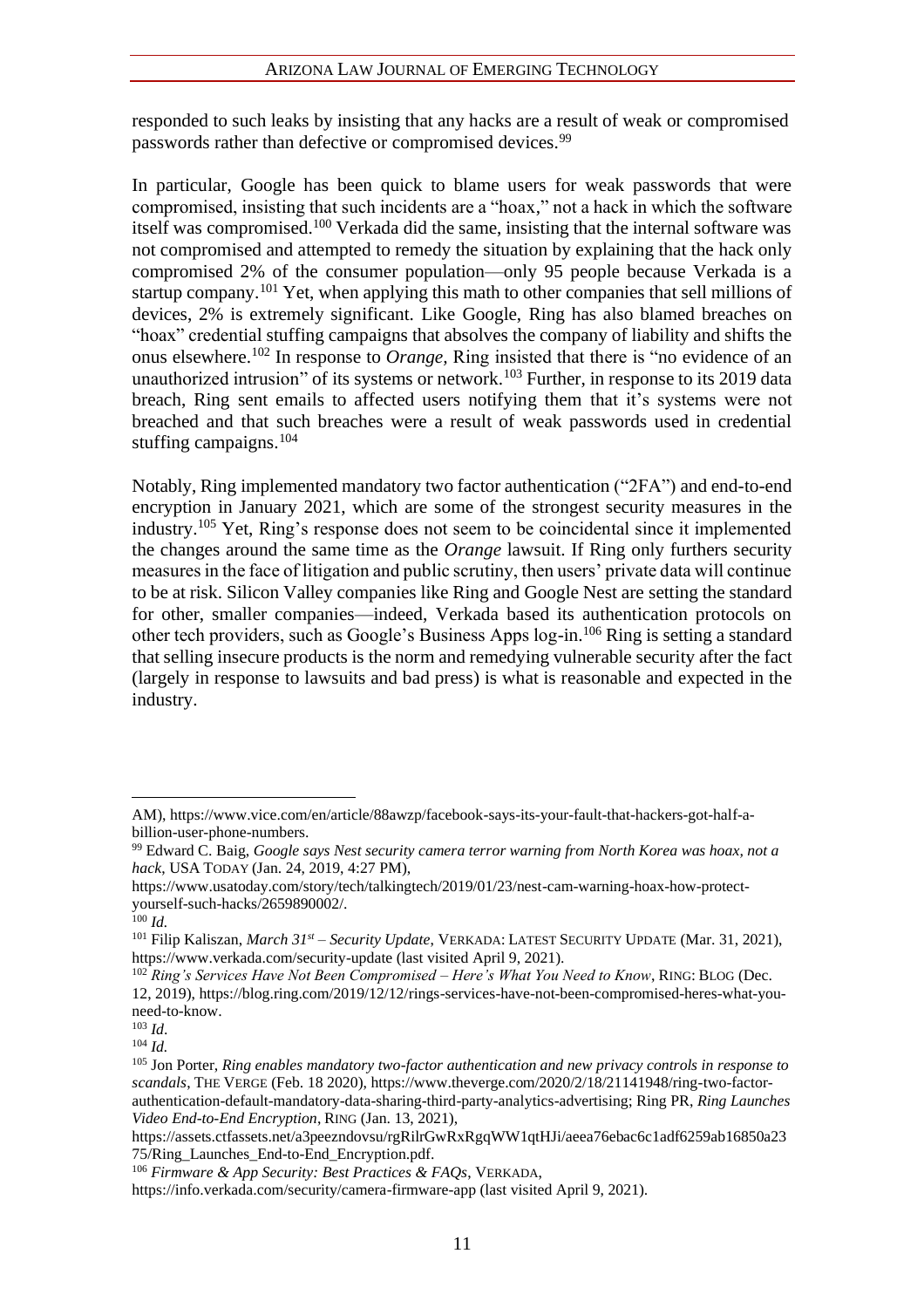#### **d. The Persisting Security Problems of IoT Video Devices**

The plaintiff's in *Orange* allege that Ring not only knew that its security systems were subpar when users information appeared on black market credential stuffing forums but also that Ring was aware of dark web streaming of home Ring invasions for entertainment.<sup> $107$ </sup> The suit alleges that, despite this knowledge, the company continues to blame the users for the hackings.<sup>108</sup> The lawsuit notes that several of its plaintiff's use strong passwords that are different from other passwords, suggesting that the breach was not necessarily a result of credit stuffing campaigns. 109

Aside from the pending *Orange* lawsuit, others have also alleged that Ring's online login security is subpar and prone to hacking.<sup>110</sup> In late 2019, staffers at Motherboard (Vice's online Technology magazine) tested the security of Ring cameras to determine just how secure the systems were.<sup>111</sup> Motherboard reported that, at the time, Ring did not provide a way to see how many people were logged onto Ring accounts at once, and it failed to provide users with a list of login attempts.<sup>112</sup> This makes it difficult to see if a device has been accessed remotely.<sup>113</sup> This allows credit stuffing campaigns to successfully breach accounts en masse. Further, Motherboard reported that while other online services and video devices restrict users who have entered too many incorrect credentials, Ring did not.<sup>114</sup> These are basic security precautions for online companies that host consumer accounts.<sup>115</sup>

#### **e. A Breach's Impact on the Smart Home Assemblage**

For many, one of the most frightening parts of these incidents is the potential for hackers to control other IoT devices within the smart home assemblage. The assemblage is a group interconnected of IoT devices—such as video cameras that are connected to smart locks, smart thermostats, and virtual assistants.<sup>116</sup> Currently, security camera systems are the most commonly hacked IoT devices, followed by printers, and smart televisions.<sup>117</sup> Once one device is hacked, other connected devices become vulnerable to invasions too.<sup>118</sup>

In 2019, security researchers found that Ring video footage is sent without encryption, meaning that "people who are on the same network as the doorbell, or the same network as one of its owners, can easily tap into [the device's] feed."<sup>119</sup> Once the feed is compromised, the researchers found that it would not only be easy to replace the imagery

<sup>107</sup> Orange Complaint, *supra* note 64, at 35.

<sup>108</sup> *Id.*

<sup>109</sup> *Id.* at 16.

<sup>110</sup> Cox, *supra* note 60; Haskins, *supra* note 80.

<sup>111</sup> Cox, *supra* note 60.

<sup>112</sup> *Id.*

<sup>113</sup> *Id.*

<sup>114</sup> *Id.*

<sup>115</sup> *Id.*

<sup>116</sup> Priest and Martin, *supra* note 48.

<sup>117</sup> Danny Palmer, *Cybersecurity: These are the Internet of Things devices that are most targeted by hackers*, ZD NET (June 12, 2019, 9:00 AM), https://www.zdnet.com/article/cybersecurity-these-are-theinternet-of-things-devices-that-are-most-targeted-by-hackers. <sup>118</sup> *Id.*

<sup>119</sup> Cory Dotorow, *Bad security design made it easy to spy on video from Ring doorbells and insert fake video into their feeds*, BOING BOING (Feb. 28, 2019, 8:44 AM), https://boingboing.net/2019/02/28/reconmode-active-mode.html.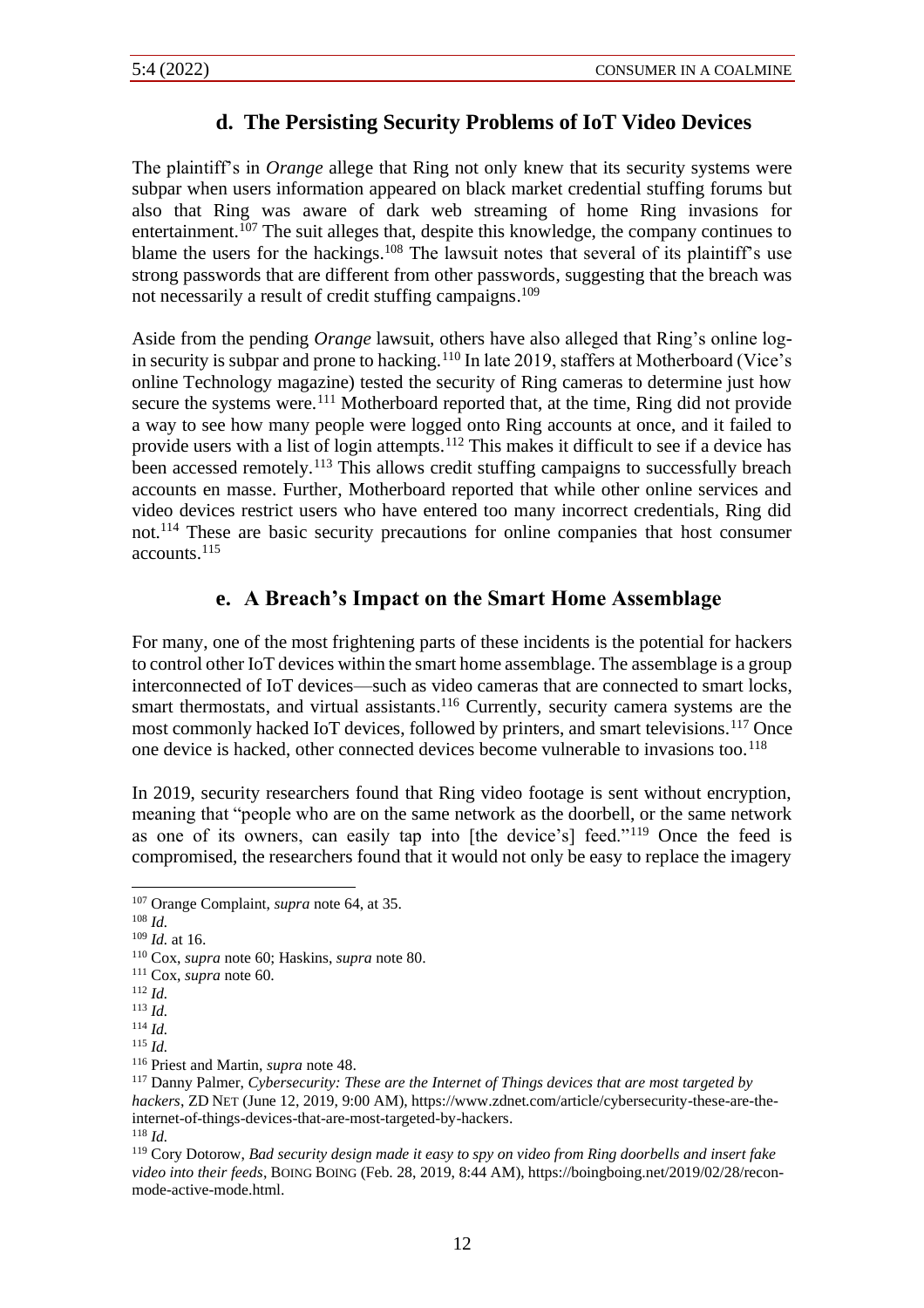#### ARIZONA LAW JOURNAL OF EMERGING TECHNOLOGY

coming from the doorbell with a fake image, but the hack could spread to other devices absent segmented security measures.<sup>120</sup> Ring has since remedied the bug that allowed hackers to inject application footage.<sup>121</sup> Yet, because Ring initially chose not to encrypt its video packets, the company has had to back-peddle to update its security systems across devices that were already in use.<sup>122</sup>

Much more is at stake when smart home IoT devices are interconnected. According ABI Research, the sales of smart home devices is set to increase by as much as 30% as a result of the Covid-19 outbreak; this is largely attributable to more time spent in the home and the increased desire for the convenience and personalization that the smart home touts.<sup>123</sup> But, as seen in the Verkada breach, a single vulnerability has the potential to compromise the entire system and makes all other connected devices vulnerable. When video cameras have weak security, there is an increased risk that the smart home will, quite literally, turn against its occupants.

Just last year, a research director at ABI Research announced, "A smarter home can be a safer home."<sup>124</sup> To hackers, the smart home is a network of potential access points that, as in Verkada, is an exciting puzzle to crack.<sup>125</sup> As smart home devices continue to become more commonplace, the risk of inter-linked smart device hacking soars when companies roll out new technologies that do not have strong vetted security systems in place. The solutions for consumers are limited beyond implementing strong passwords and two-factor authentication—it should fall on the companies themselves to make sure the product is safe before it becomes publicly available. When companies do not, it is up to Federal Legislature to mandate a certain level of security for these devices.<sup>126</sup>

#### **V. Leading by Example: What Others Have Done Right**

Last year, the U.S. passed the IoT Cybersecurity Improvement Act  $\S 4(a)(1)$ , which mandates set security standards for only those IoT devices owned or controlled by the Federal Government, but not those that are privately owned.<sup>127</sup> Elsewhere, governments, public agencies, and private companies have taken several steps to further the security of consumer IoT devices. Europe leads in establishing robust, concrete security requirements for IoT manufacturing, followed by a looser California law and effective industry standards set by Google's integrated security measures.

<sup>120</sup> *Id.*

<sup>121</sup> David Bisson, *Ring Doorbell Fixes Flaw that Allowed Attackers to Spy on, Inject Footage*, TRIPWIRE: THE STATE OF SECURITY (Feb. 28, 2019), https://www.tripwire.com/state-of-security/security-dataprotection/iot/ring-doorbell-patches-footage-spying-injection-flaw.

<sup>122</sup> *Id.*

<sup>123</sup> *COVID-19 Pandemic Impact: Germ Concern Over Shared Surfaces Will Help Push Near 30% Growth In Smart Home Voice Control*, ABI RESEARCH (April 1, 2020), https://www.prnewswire.co.uk/newsreleases/covid-19-pandemic-impact-germ-concern-over-shared-surfaces-will-help-push-near-30-growthin-smart-home-voice-control-860010057.html; *see* Stacy-Ann Elvy, *Contracting in the Age of the Internet of Things: Article 2 of the UCC and Beyond*, 44 HOFSTRA L. REV. 839, 845 (2015-2016) (discussing interconnectivity to IoT home devices and data sharing among them).

<sup>124</sup> Alex Riley, *How your smart home devices can be turned against you*, BBC NEWS (May 11, 2020), https://www.bbc.com/future/article/20200511-how-smart-home-devices-are-being-used-for-domesticabuse.

<sup>125</sup> Hoffman and Novak, *supra* note 31, at 70.

<sup>126</sup> *See infra* part V.C.

<sup>&</sup>lt;sup>127</sup> Internet of Things Cybersecurity Improvement Act, H.R. 1668, 116th Cong. (2020) (enacted) [hereinafter *IoT Cybersecurity Improvement Act*].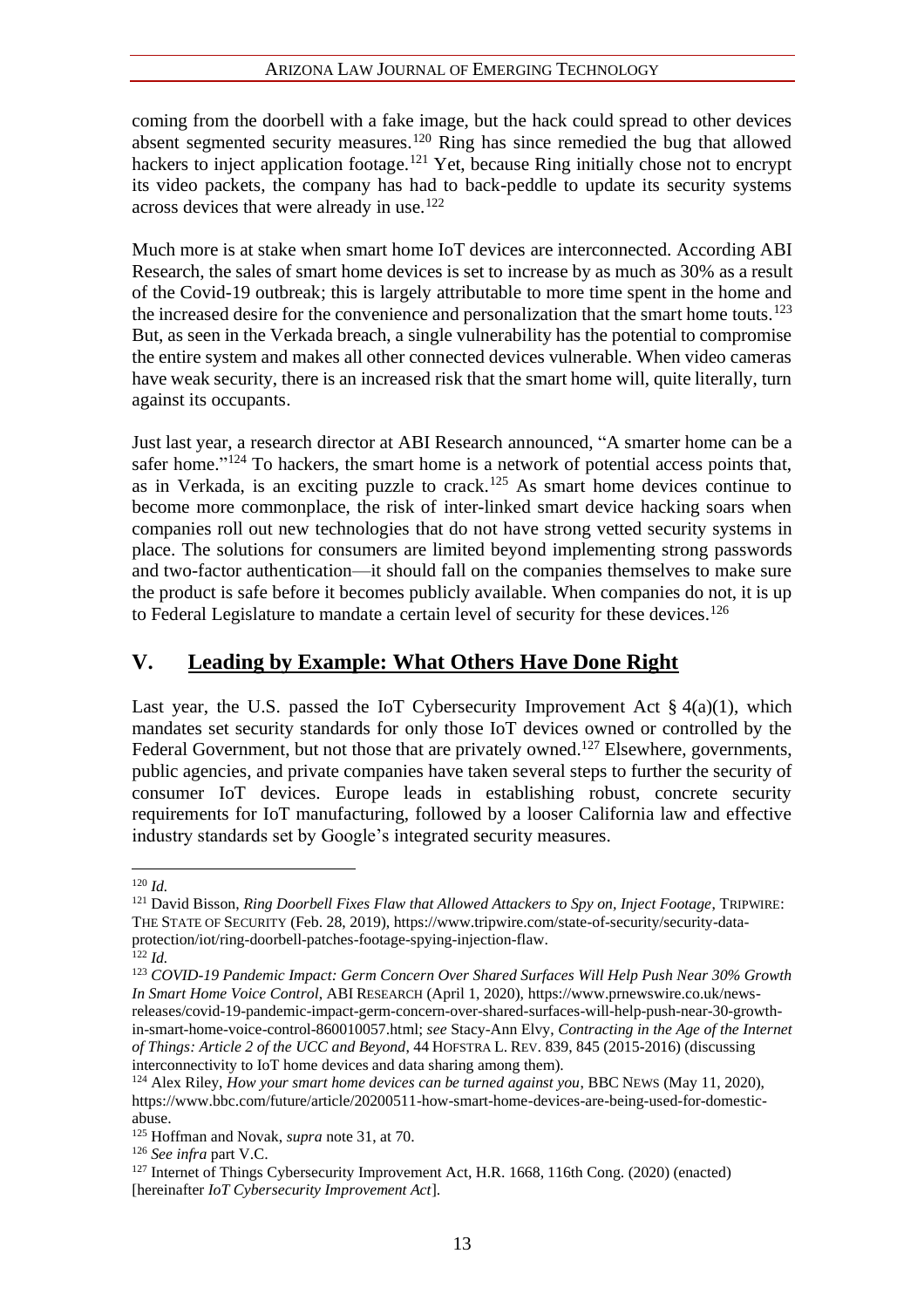## **a. The European IoT Standard**

Just last year, the European Union introduces a cybersecurity standard for IoT devices. The requirements, established by the European Telecommunications Standards Institute, mandate that companies implement security measures based on industry standards.<sup>128</sup> The order creates baseline requirements for IoT device security in the European Union ("EU"), including the restriction of universal default password use, implementation of mandatory multifactor authentication, utilization of cryptography when transmitting data, and the implementation of systems that make brute force attacks impracticable.<sup>129</sup> Furthermore, the report mandates that companies make it easy for users to delete their data in the interest of transparency and also implement software that isolates compromised devices from other IoT devices.<sup>130</sup>

The European Standard considers, and specifically enumerates, a video stream of a home security camera as sensitive personal data akin to payment and geolocation data.<sup>131</sup> As such, it is information "whose disclosure has a high potential to cause harm to the individual" that must be protected by encryption, not use default passwords, and any IoT network connections between devices must be isolated so that interferences do not spread between devices.<sup>132</sup>

## **b. On a Local Level: California IoT Law**

In the U.S., California was the first state to implement an IoT security law in 2018, followed by Oregon in 2019.<sup>133</sup> In response to the IoT device companies' varied and often insufficient security measures, California's legislature enacted Cal. Civ. Code, § 1798.91.04(a) to force companies to adopt "reasonable" minimum-security features for every IoT device it produces as of January 1,  $2020$ .<sup>134</sup> The statute applies to companies that produce IoT devices that are sold or offered for sale in California specifically. 135

Maintaining "reasonable" security measures is an intentionally vague phrase that allows for technological advancement over time.<sup>136</sup> The California Department of Justice has issued a report that suggests that foundational "reasonable" measures include compliance with all 20 controls set forth in the Center for Internet Security's (CIS) Critical Security

<sup>128</sup> *Secure by Design: Cyber Security for Consumer Internet of Things: Baseline Requirements*, EUROPEAN TELECOMMS. STANDARDS INST. § 5 (June 2020),

https://www.etsi.org/deliver/etsi\_en/303600\_303699/303645/02.01.01\_60/en\_303645v020101p.pdf [hereinafter *Secure by Design*].

<sup>129</sup> *Id.* at §§ 5.1-5.3.

<sup>130</sup> *Id.* at §§ 5.11-5.12.

<sup>131</sup> *Id.*

<sup>132</sup> *Secure by Design supra* note 128, at §§ 5.6, 5.8-2.

<sup>133</sup> *See* Cal. Civ. Code § 1798.91.04(a) (2018); Or. Rev. Stat. § 646A.813(2) (2019). *See also* Derek Hawkins, *The Cybersecurity 202: California's Internet of Things Cybersecurity Bill Could Lay Groundwork for Federal Action*, WASH.POST (Sept. 17, 2018 4:35 AM),

https://www.washingtonpost.com/news/powerpost/paloma/the-cybersecurity-202/2018/09/17/thecybersecurity-202-california-s-internet-of-things-cybersecurity-bill-could-lay-groundwork-for-federalaction/5b9e6e331b326b47ec959638.

<sup>134</sup> Cal. Civ. Code § 1798.91.04; *New California IoT Law Requires Security for Connected Devices*, MORRISON FOERSTER (Jan. 24, 2020), https://www.mofo.com/resources/insights/181001-new-californiaiot-law.html.

 $135$  *Id.* 

<sup>136</sup> Kamala D. Harris, Cal. Dep't of Justice, *California Data Breach Report* 5 (Feb. 2016), https://oag.ca.gov/sites/all/files/agweb/pdfs/dbr/2016-data-breach-report.pdf.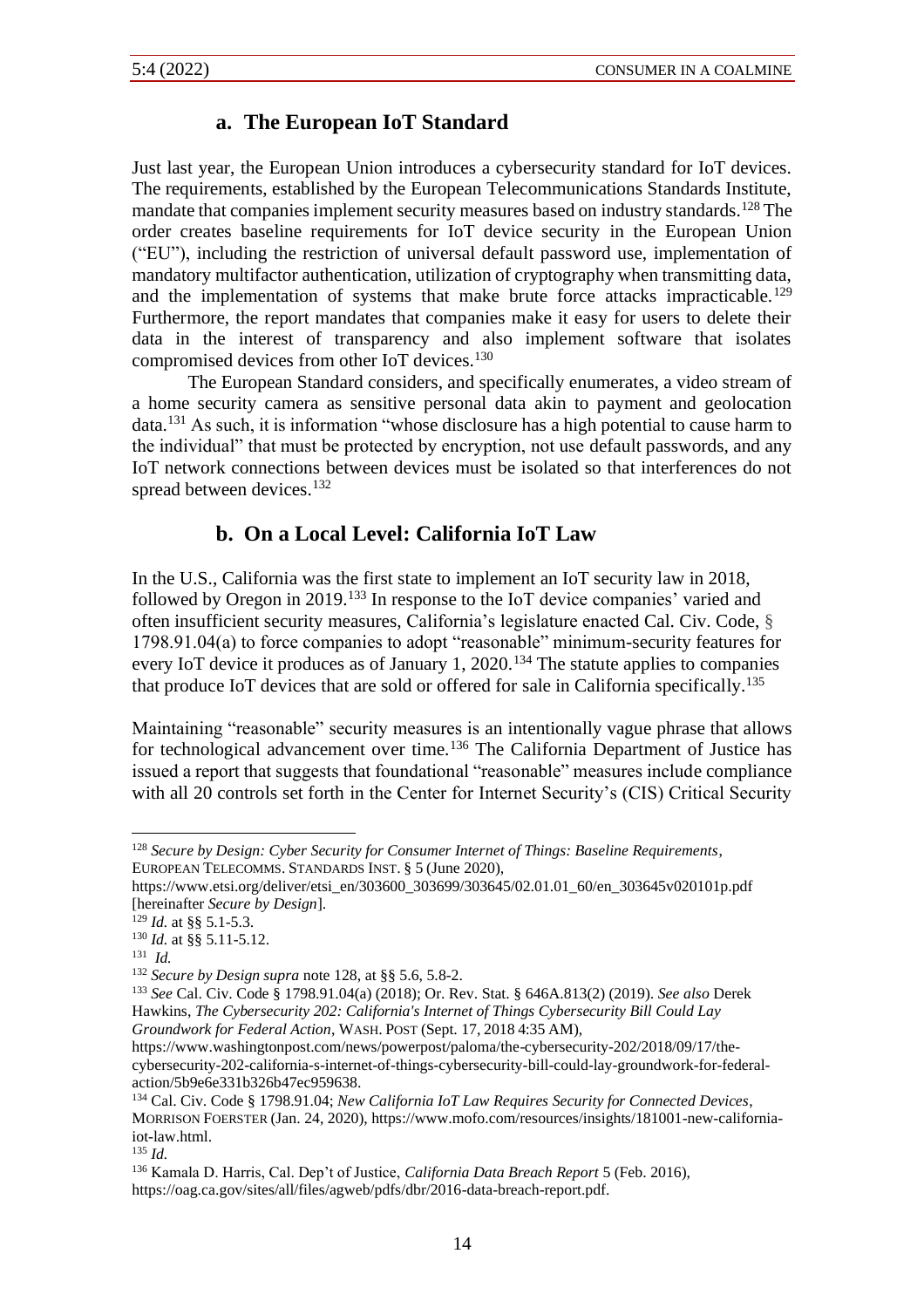Controls (formerly known as the SANS top 20).<sup>137</sup> This list includes basic, foundational, and organizational CIS controls that should apply to IoT video devices.<sup>138</sup> In particular, the list includes that companies should protect key assets with proper tools and procedures, block access to vulnerable entry points through use of port scanning tools and limiting and controlling remote access, use procedures to protect its data through use of encryption, and control the number of verified users by establishing and securing select administrative privileges.<sup>139</sup>

The California law is much less strict and specific compared to the EU standards. It does not specifically recommend that companies mandate 2FA or specify measures to prevent credential stuffing. Furthermore, it uses broader, more ambiguous language than the EU adopts, which leaves some of the recommendations open to interpretation by corporations. Also, the law does not specifically refer to particularly sensitive IoT devices such as the video and door locks, which means that these devices must have the same level of security as the smart flip flop or the smart toaster despite huge differences in data sensitivity.

#### **c. Leading Measures in the Industry**

On the heels of Ring's bad press and privacy litigation, other consumer video technology companies have recognized the need for further security and implemented safeguards to protect users' information.<sup>140</sup> Amazon's other consumer video subsidiary, Blink, has not yet implemented mandatory two-factor authentication despite promising users it was on the way.<sup>141</sup> Unfortunately, companies may continue to implement the bare minimum safeguards until litigation, bad press, or embarrassing hacking incidents force them to do otherwise. While Google has faced its share of lawsuits, the Nest login credentials can be based on pre-existing Google Accounts, which already have built-in security that allow users to view compromised passwords and potential security risks associated with log-in information.<sup>142</sup> Further, Nest began automatically enrolling its users in two-factor authentication in May 2020.<sup>143</sup>

Further, Google looks to the hacking community to test its security for vulnerabilities. In 2010, Google launched its Vulnerability Reward Program that encourages the security research community to find security bugs and report them for a monetary reward.<sup>144</sup> This program encompasses Nest devices.<sup>145</sup> This is not particularly novel, many large

<sup>137</sup> *Id.* at 30.

<sup>138</sup> *The 20 CIS Controls & Resources*, CENTER FOR INTERNET SECURITY,

https://www.cisecurity.org/controls/cis-controls-list (last visited April 3, 2021). The California IoT law does not provide for a private right of action. The Attorney General, a city attorney, county counsel, or a district attorney has the exclusive authority to enforce the law. *Id.*

<sup>139</sup> *Id.*

<sup>140</sup> Thomas Ricker, *Arlo and Blink cameras are boosting security to beat hackers*, THE VERGE (March 10, 2020, 5:34AM), https://www.theverge.com/2020/3/10/21172878/arlo-blink-two-step-verification. <sup>141</sup> *Id.* 

<sup>&</sup>lt;sup>142142</sup> *Google Nest Help: Don't share your account email and password*, GOOGLE, https://support.google.com/googlenest/answer/9295217?hl=en (last accessed Jan. 24, 2022); *A helpful home is a private home*, GOOGLE, https://safety.google/nest (last accessed Jan. 24, 2022).

<sup>&</sup>lt;sup>143</sup> Google Nest Help: Add 2-step verification to your account on the Nest app, GOOGLE, https://support.google.com/googlenest/answer/9295081 (last accessed Jan. 24, 2022).

<sup>144</sup> *Google Vulnerability Reward Program*, GOOGLE, https://www.google.com/about/appsecurity/rewardprogram (last visited March 7, 2021).

 $145$  *Id.*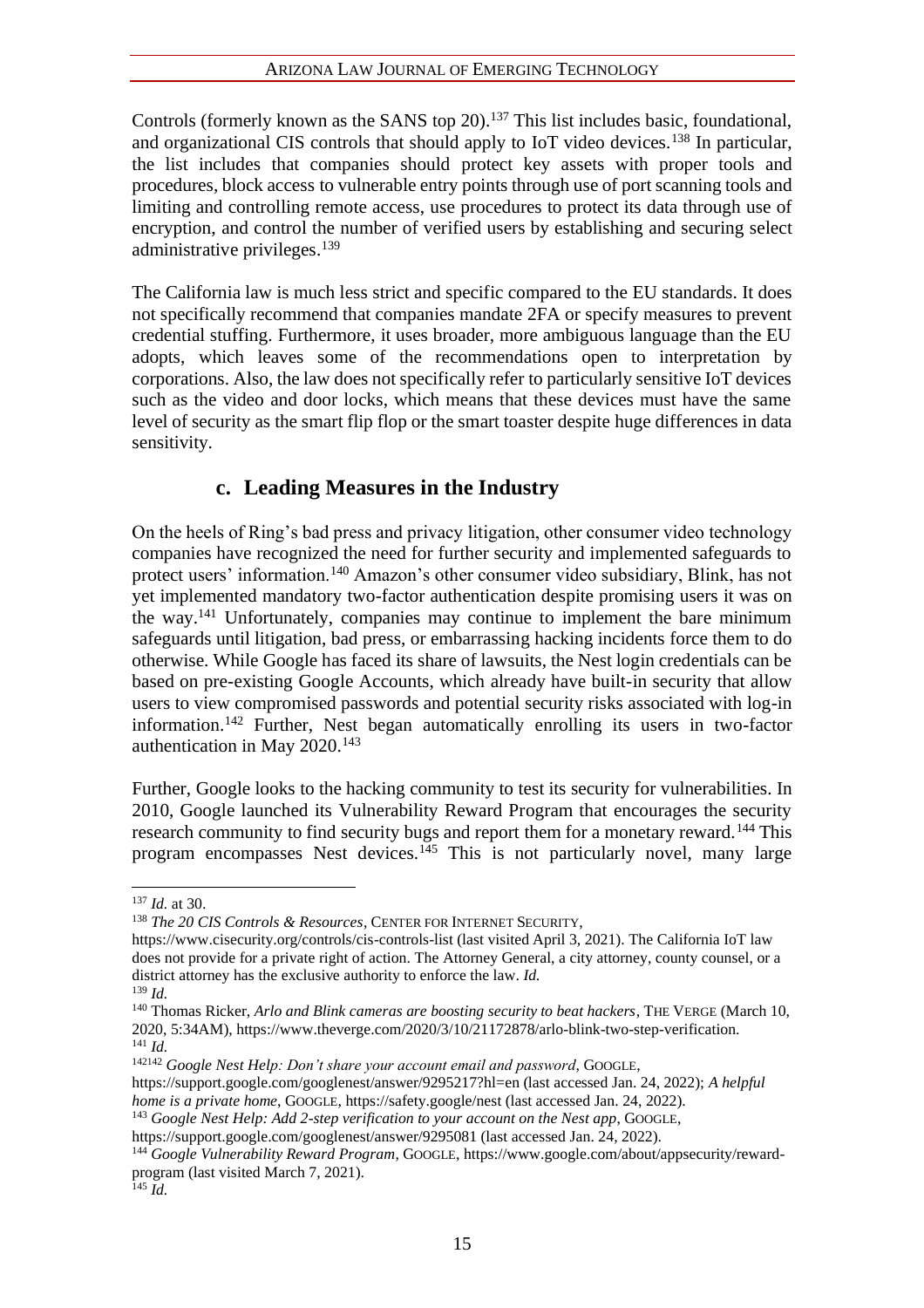companies and startups alike implement such programs that cooperate with, and handsomely reward, hackers who breach its systems in good faith. While Amazon does maintain a rewards program, it does not clearly apply to Ring devices.<sup>146</sup> Such programs incentivize some of the best hackers in the world to put security systems to the test often before such vulnerabilities are exploited and should be an industry standard for video device manufacturers. Amazon's introduction of end-to-end encryption eclipses Google's encryption services for the Nest in terms of security, but allegations that Amazon never encrypted video from the start are concerning. Mandatory two-factor authentication should be the industry standard and should have been the default from the start.

## **VI. FTC & FCC Recommendations**

As previously discussed, consumer technology companies are shipping insecure products and only improving them in response to litigation and bad press. The FTC and the FCC have addressed the need for reasonable security measures in IoT devices, but such recommendations are not binding law on corporations that make IoT video devices.

#### **a. FTC Response**

The Federal Trade Commission ("FTC") released a "Best Practices" report in 2015 that proposed security recommendations for emerging IoT technologies. The report emphasized the importance of incorporating security measures into devices at the outset "rather than as an afterthought" once products are already launched and in use.<sup>147</sup> It also encouraged companies to minimize the data it collects and retains and inform users of any data breaches.<sup>148</sup> However, the report ultimately concluded that IoT-specific legislation was "premature[.]"<sup>149</sup> If Congress wished to address IoT security via legislation, it stated that such legislation should be broad, flexible, and technologically neutral so as to not apply specifically to IoT technologies.<sup>150</sup> Such protections would reinforce trust in IoT systems while not confining such rapidly developing technology to a narrow set of laws.<sup>151</sup>

This is largely what California Legislature did in passing its IoT law. Today, such recommendations are outdated compared to the rapid advancements of IoT technology. Laws that apply specifically to IoT devices, and even more particularly devices that contain sensitive information, are urgently needed. The FTC's concerns over hindering development cannot take precedent over the security of the devices themselves, and such a recommendation that legislation is not necessary and should be overly broad hinders more than it helps.

<sup>146</sup> *Amazon Vulnerability Research Program*, HACKERONE, https://hackerone.com/amazonvrp?type=team (last visited March 6, 2021).

<sup>147</sup> Fed Trade Comm'n, *supra* note 142, at 38.

<sup>148</sup> *Id.* 

<sup>149</sup> *Id.*

<sup>150</sup> *Id.* at 49-50.

<sup>151</sup> *Id* at 51.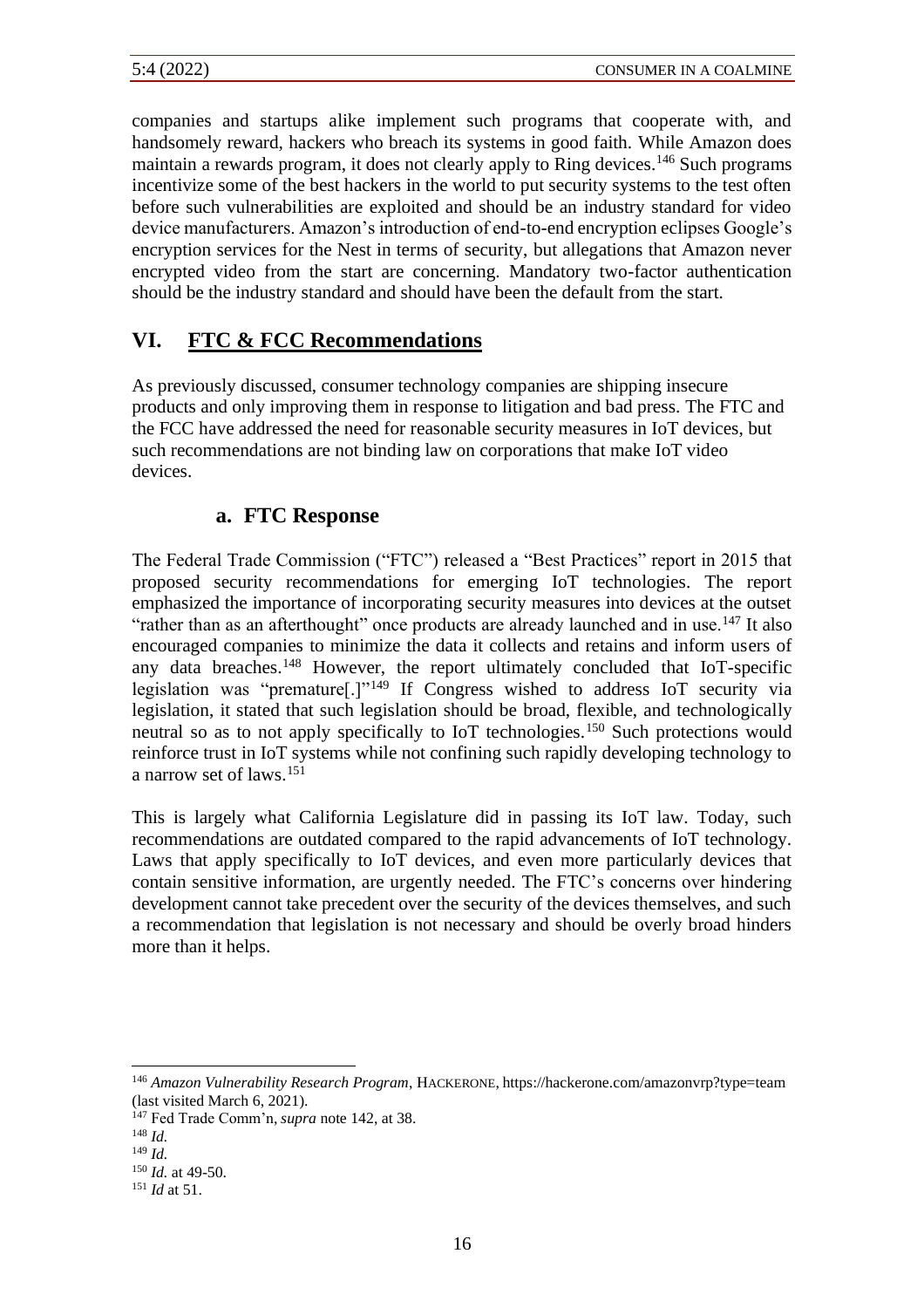#### **b. FCC Response**

Just a year after the FTC report was published, the Federal Communications Commission ("FCC") issued its "Order on Internet Privacy" that was based, among other things, on the FTC's Best Practices Report.<sup>152</sup> The FCC order proposed that all IoT devices be incorporated into the Communications Act of 1934 such that there would be a mandated degree of transparency that would make companies alert users of data breaches.<sup>153</sup> It would also mandate that IoT companies comply with reasonable security measures that allow a degree of flexibility for future innovation (similar to regulations in place by the EU).<sup>154</sup> However, the FCC order declined to enumerate specific practices that comply with the order and failed to separate IoT devices by specific category.<sup>155</sup> Rather, it left reasonable practices up to interpretation that are largely based on existing privacy and data laws, best practices, and public-private initiatives.<sup>156</sup> The FCC did this to prevent a "compliance mindset" that is "at odds" with the innovative nature of data security.<sup>157</sup>

However, the order was issued at a politically contentious time. Although it originated during the Obama Administration, a Republication-majority Senate ultimately struck the measure down in late April 2017.<sup>158</sup> If the measure had passed, Amazon would at the very least have been forced to implement similar security measures to its competitors like Google and may not have had as many breaches. Likewise, to remain competitive, other smaller companies like Arlo, Blink, and Wyze would also have to adapt and implement reasonable security measures.

Though the 2016 measure was suspended, in December 2020, the newly elected House of Representatives passed a similar IoT law, the *IoT Cybersecurity Improvement Act*, mandating minimum reasonable security standards for certain devices.<sup>159</sup> However, the law only applies to IoT devices owned or controlled by the federal government.<sup>160</sup> While passing such a law is an important start that will impact IoT security measures, it is useless for consumers if it does not apply to private companies like Ring and Google. Thus, there is still no federal legislative oversight for the consumer IoT industry.<sup>161</sup> Under the new federal law, such accountability for private companies is still nonexistent.

#### **VII. Proposed Mandatory Safeguards: Unfair Practices & Federal Law**

The future of IoT video device security relies on action from both the FTC and the FCC. The FTC must hold companies who disclaim responsibility accountable when they deceive consumers. The FCC must review and update a new proposed IoT law that sets a best practices security standard for consumer IoT devices that contain particularly sensitive information.

<sup>&</sup>lt;sup>152</sup> Report and Order, 16 FCC Rcd. 148, 156 (2016).

<sup>153</sup> *Id*. at 151.

<sup>154</sup> *Id*.

<sup>155</sup> *Id.* at 233.

<sup>156</sup> *Id.*

<sup>157</sup> *Id.* at 131.

<sup>158</sup> S. Res. 34, 115th Cong. (2017).

<sup>&</sup>lt;sup>159</sup> IoT Cybersecurity Improvement Act of 2020  $\S$  4(a)(1), 134 Stat. 1002.

<sup>160</sup> *Id.*

<sup>161</sup> *Id.*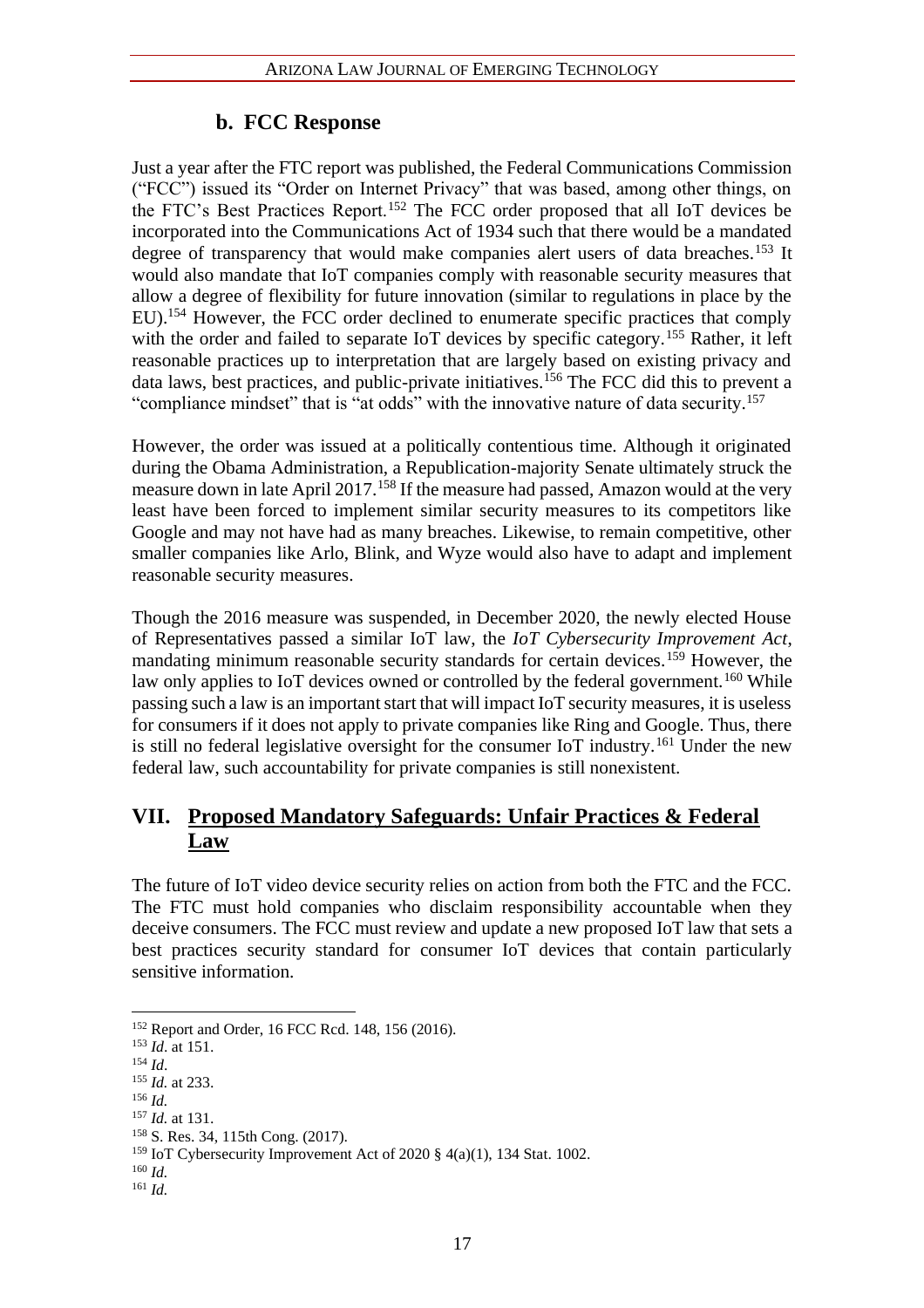#### **a. Protecting the Consumer: The Deceptive Defenses of Big Tech**

Ring and other companies' historical blame-shifting to consumers for data breaches and device hacking is exactly the type of practice that Section 5 of 15 U.S.C. §45(a) ("The FTC Act") aims to prevent. As previously mentioned, many companies claim that such breaches are a result of a hoax, not a hack. Google has stated that Nest devices were not compromised and there was no security breach in response to allegations of harassment via Nest devices.<sup>162</sup> Likewise, in response to the 2019 data breach and several hacking incidents, Ring stated that there was no "unauthorized intrusion or compromise of Ring's systems or network."<sup>163</sup> This may be technically true, but the average customer does not necessarily know the nuances of such technical jargon, including the difference between a hoax and a hack. Such statements violate the FTC's regulations against deceptive practices and risk injury to consumers.

The FTC Act prohibits unfair methods of competition in or affecting commerce and unfair or deceptive acts or practices.  $164$  In assessing whether a practice is "deceptive", the FTC looks to whether there was (1) a representation, omission, or practice that is likely to mislead the consumer (false written representations are included), (2) whether it would mislead from the perspective of a consumer acting reasonably in the circumstances, and (3) whether the representation was "material" (in other words, whether the act is likely to affect the consumer's conduct or decision regarding a product or service and leads to likely injury).<sup>165</sup> A "material" misrepresentation or practice is one that is "likely to affect a consumer's choice of or conduct regarding a product; in other words, it is information that is important to consumers."<sup>166</sup>

In a recent complaint, *In the Matter of Zoom Video Communications*, the FTC alleged that Zoom, a video communication company, violated The FTC Act's prohibition on deceptive practices when it advertised that it had a level of encryption that it did not have.<sup>167</sup> The FTC settled with Zoom in January 2021 and mandated that Zoom increase its security measures to include, among many requirements, default randomized passwords, tools to identify credential stuffing attempts, software that limits login attempts, network and database segmentation, quarterly vulnerability scans, and automatic password resets for compromised credentials.<sup>168</sup>

These requirements recognize just how at-risk video technologies can be and go far beyond what is required of IoT video devices that handle arguably more sensitive information than Zoom. Indeed, as previously mentioned, there is no federal law that mandates a set level of IoT device security for consumer devices.<sup>169</sup> Applying the FTC's deceptive practices law to IoT video security hacks, the defenses and statements

<sup>162</sup> *Id.*

<sup>163</sup> *Ring's Services Have Not Been Compromised – Here's What You Need to Know*, *supra* note 93.  $164$  15 U.S.C. § 45(a)(1) (2006).

<sup>165</sup> *Id.*; See FTC Policy Statement on Deception, Oct. 14, 1983, appended to decision in *Cliffdale Associates, Inc.*, 103 F.T.C. 110, 174 (1984).

<sup>&</sup>lt;sup>166</sup> FTC Policy Statement on Deception, *supra* note 165 ("[i]f inaccurate or omitted information is material, injury is likely").

<sup>167</sup> Complaint, *In the Matter of Zoom Video Comms., Inc*, No. C-4731, at 4-5 (Nov. 2020).

<sup>168</sup> Decision and Order, *In the Matter of Zoom Video Comms., Inc.*, No. C-4731 (Jan. 2021).

<sup>169</sup> *See supra* text accompanying note 127.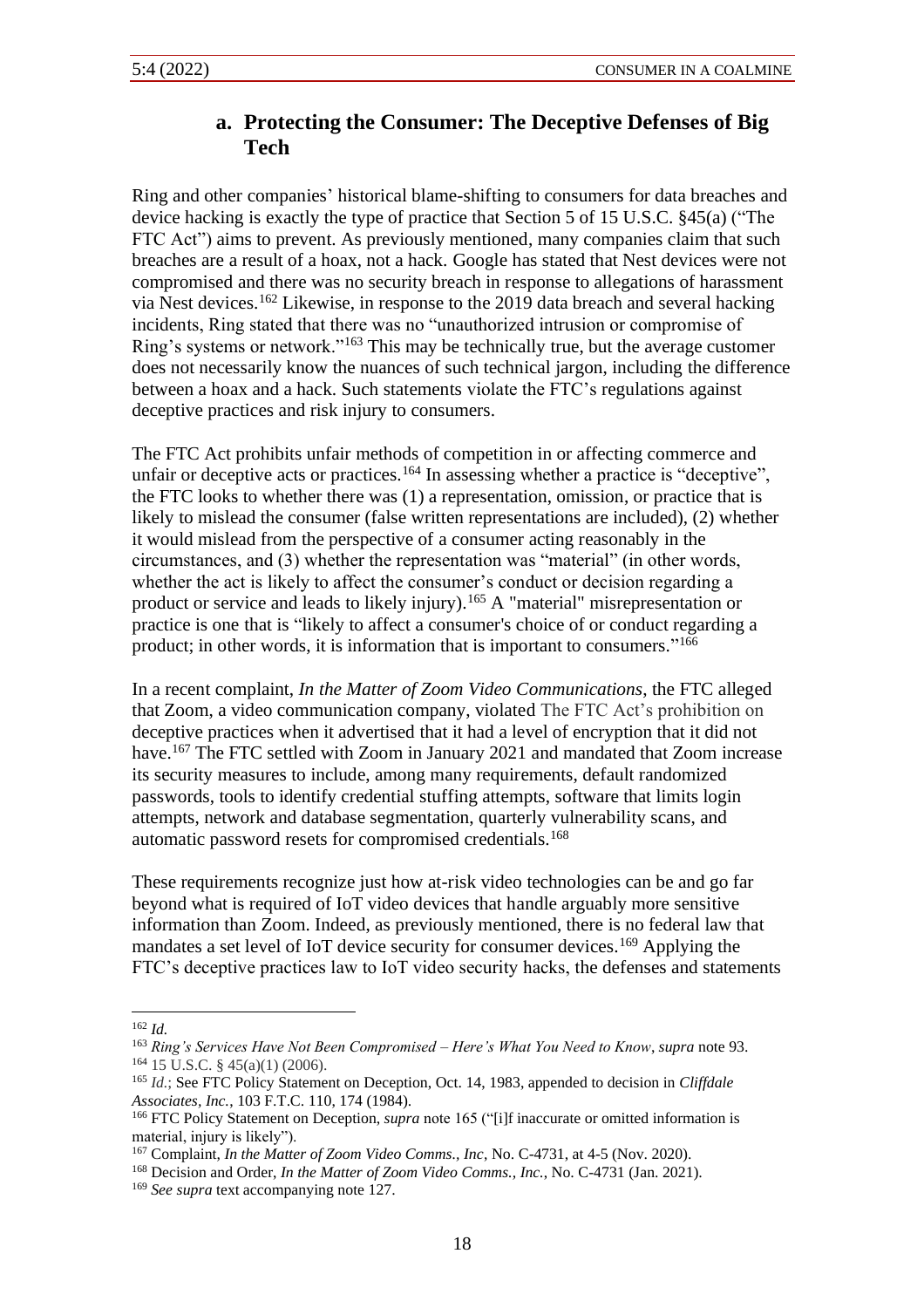of Ring and Google are deceptive for two reasons: (1) they imply that consumers devices are fine when they might not be, and (2) they suggest that the company has taken all of the security measures necessary and is thus not to blame.

First, the statements by Ring and Google that the systems are secure, even if true, are deceptive. Such statements imply, falsely, that the devices are secure because the internal systems have not been breached.<sup>170</sup> Similar to *In the Matter of Zoom Video Communications*, Ring and Google are misleading users into believing that current security measures are stronger than they actually are. Stating that the breach was not a result of compromised internal security may lead a consumer to not take necessary additional security measures—such as resetting a password or enabling 2FA—because he believes that the systems are already sufficiently secure. The implied distinction between the internal systems and the devices themselves is important yet nebulous to the consumer. Ring and Google use this technical language to their advantage because stating that there was no breach of company security systems is true and shifting the blame to weak passwords takes the blame off the company. However, such misrepresentations lead consumers to believe that their device is not compromised and no further action is needed. This creates material harm to the consumer who assumes that just because the company said its systems were secure, they actually are.

Second, such statements imply that the company's security has not been breached, and there is nothing more that should be (or can be) done by the company. This is misleading since the systems should not have been susceptible to credential stuffing campaigns in the first place. Further, Ring and Google's defense statements could influence consumers to believe that the company did not have the ability to take measures to prevent such attacks. Lastly, such statements promote material harm because they encourage the blame-shift rhetoric that allows many companies (as seen with Google, Ring, and Verkada) to get away with lax security measures and ultimately keep consumers vulnerable to future attacks.

While such misleading statements by Ring and Google are accompanied by suggestions for how to increase security (such as recommending 2FA and unique passwords), such recommendations do not mean much when they follow a statement that incorrectly suggests that the video device itself is not compromised. It is illogical to assume that the consumer would take additional precautions when they read a statement that implies their device is secure. Because these companies' defenses are ultimately deceptive, the FTC must investigate and regulate these deceptive defenses to IoT video breaches. It is unreasonable to expect consumers to understand the difference between a device breach and a company breach, and such responses set a dangerous precedent that leads consumers to incorrectly believe that their sensitive devices are secure when they may not be.

#### **b. The Need for a Federal IoT Law Specific to Sensitive Devices**

While the FCC and Congress have recognized the need for further security for IoT devices, it is somewhat ironic, and unhelpful, that they would pass a law that does not apply to consumer devices. The FCC and Congress cannot stand idly by while the most

<sup>170</sup> Baig *supra* note 99; *see supra* text accompanying notes 85-88.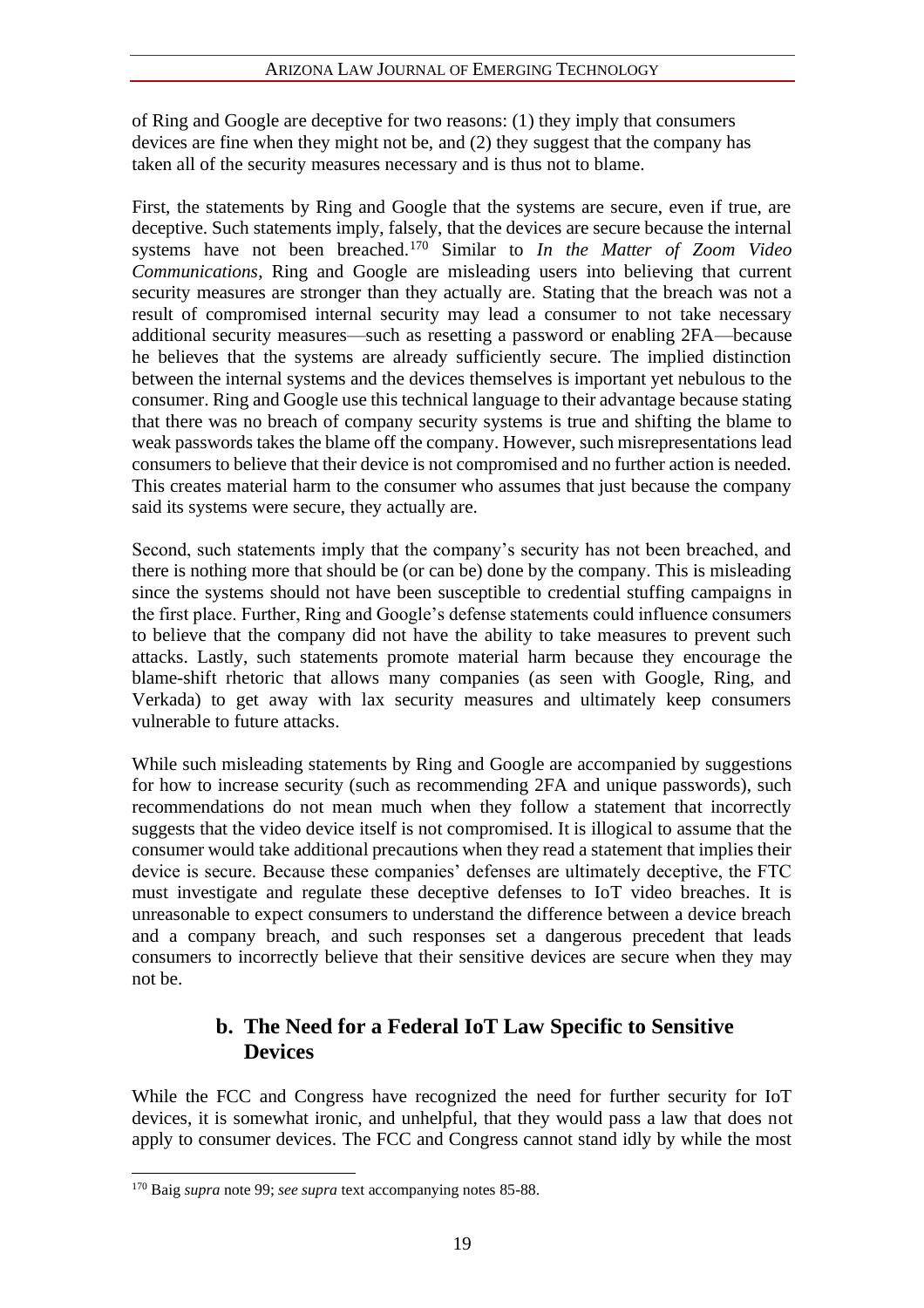intrusive IoT devices are vulnerable to security breaches. Today's IoT technology has evolved beyond the scope of the FTC report and even the scope of the proposed 2016 measure. There is a very real threat that, as consumers continue to integrate more smart devices into the home, they increase their susceptibility of a cyberattack. The FCC was on the right track—the law must be flexible such that it can adapt to evolving technologies and companies must be required to alert users of security and data breaches. However, even if the FCC order was passed (or a similar measure that applies to private companies is passed in the future), such a law would not go far enough to protect certain IoT devices.

The FCC must re-draft an order that identifies and regulates internet-connected devices (or certain classes of data) that have a heightened risk of causing physical or financial harm should they become compromised (like smart locks and video surveillance systems). These high-risk devices should be held to cybersecurity standards that reflect the sensitive nature of the information stored on them. Such a standard should include industry best practices comparable to systems designed for more traditionally sensitive information like banking and medical data.

Best practices are industry-accepted ways of operating and are context specific.<sup>171</sup> For example, in the video game industry, a player's movement input may not be encrypted in most online games (because it is not sensitive, unique information), but a credit card number when making a purchase is. Both are perfectly acceptable in their respective contexts according to industry "best practices." As previously mentioned, the problem with both the California Law and the proposed FCC law is that they do not classify IoT devices by the sensitivity of the data that the devices contain.<sup>172</sup> What may be considered "best practice" for a smart flip flop or toothbrush, for example, may not be sufficient when applied to a smart lock or home video surveillance device. This is illustrated by the Verkada breach: the systems used in the hospitals were HIPAA compliant but were still easily breached by hackers largely looking for entertainment.

With a measure like this in place, Ring would not have been legally permitted to allow excessive incorrect log-in attempts without any type of notice; it would have had to implement some kind of lockout, anti-brute force mechanism, and alert users of new login locations. Likewise, systems that prevent credit stuffing campaigns mean that Verkada may not have been as easily compromised. Companies must be required to implement a system that warns users of password vulnerabilities. As previously mentioned, Google currently scans the dark web to discover its users' compromised information. While difficult, such processes should become normalized across video security platforms so that users know of any compromised passwords or unauthorized users. Unfortunately, this proposed law ultimately favors companies that can afford to implement such dynamic and robust security measures; smaller companies attempting to compete may inevitably fail. Alternatively, such a measure could spark new tech startups who aim to make costly security measures, like Google's dark web scanning, more accessible to smaller competitors.

<sup>171</sup> *14 Tech Industry 'Best Practices' Your Business Would Be Better Off Avoiding*, FORBES (Nov. 21, 2019), https://www.forbes.com/sites/forbestechcouncil/2019/11/21/14-tech-industry-best-practices-yourbusiness-would-be-better-off-avoiding/?sh=271936a6a036.

<sup>172</sup> *See supra* part VI.B, at 28.